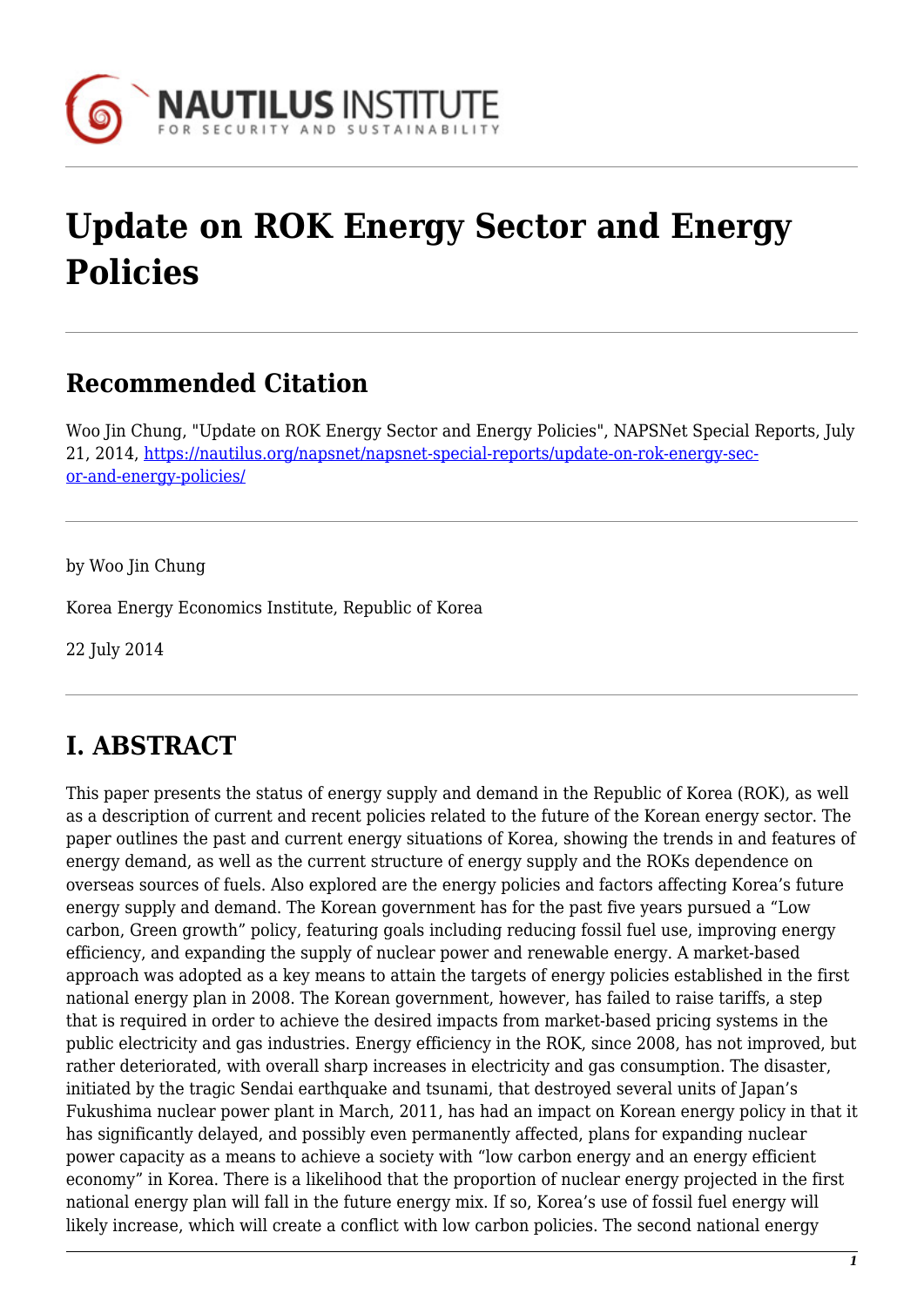plan, setting out general energy policies through the year 2035, was scheduled to be released at the end of 2013. Though it has yet to be released, as of this writing, it is likely to be quite different from the first one. The Park Geun-hye government, which took office in February of 2013, is facing a host of challenges, including resistance to raising electricity tariffs and determining how to reduce carbon dioxide (CO $_{\text{2}}$ ) emission under circumstances where nuclear electricity output is lower, and fossil fuel use is higher, than targets set in the first energy plan.

## **II. INTRODUCTION**

The land area of the Republic of Korea is comparatively small, at 98,480 km², but the ROK economy is the world's twelfth largest in terms of GDP, and the world's seventh largest in terms of energy consumption. The ROK has limited natural resources and is highly dependent on external sources of energy. The country has no oil and very limited reserves of natural gas. The ROK currently produces only small amounts of anthracite coal, though anthracite was the ROKs main energy source before the last few decades. Korea's economy has grown rapidly, with an average annual growth rate of 7.1% during the period from 1970 through 2012. Accompanying this high economic growth, the ROK's energy consumption has also shown rapid growth. During the 1970-2012 period, the ROK's economy and energy consumption rose by factors of 18 and 14, respectively, as shown in Figure 1.

Korea consumed 279 million toe (tonnes of oil equivalent) of primary energy in 2012 and imported 96.0% of the energy consumed. Energy efficiency, as indicated by energy consumption per unit of GDP, rose from the mid-1980s through 1997 as a result of the economic growth led by energyintensive industries such as petrochemical, steel and cement sectors. The Korean economy, however, suffered from the impacts of the Asian financial crisis of 1997. From 1998 through the global financial crisis of 2007/8, there has been an effort to change Korea's industrial structure to make it less energy intensive. Although energy efficiency (energy per unit of GDP)slowly improved as a result of these policies, as well as other global economic shifts, it has deteriorated (that is, energy per unit of GDP has increased) since 2008, mainly as a result of pricing policies that have maintained low tariffs for energy products such as electricity and town gas. Energy consumption per capita grew very rapidly from 1970 to 2000, but the rate of increase of energy use per capita has slowed since 2000 as the ROK economy has shifted to less energy-intensive industries, and as the economy has matured to developed-country status. Table 1 shows the trends in major energy and economic indicators for the ROK since 1981.



### **Figure 1: Economic and Energy Consumption Growth in Korea**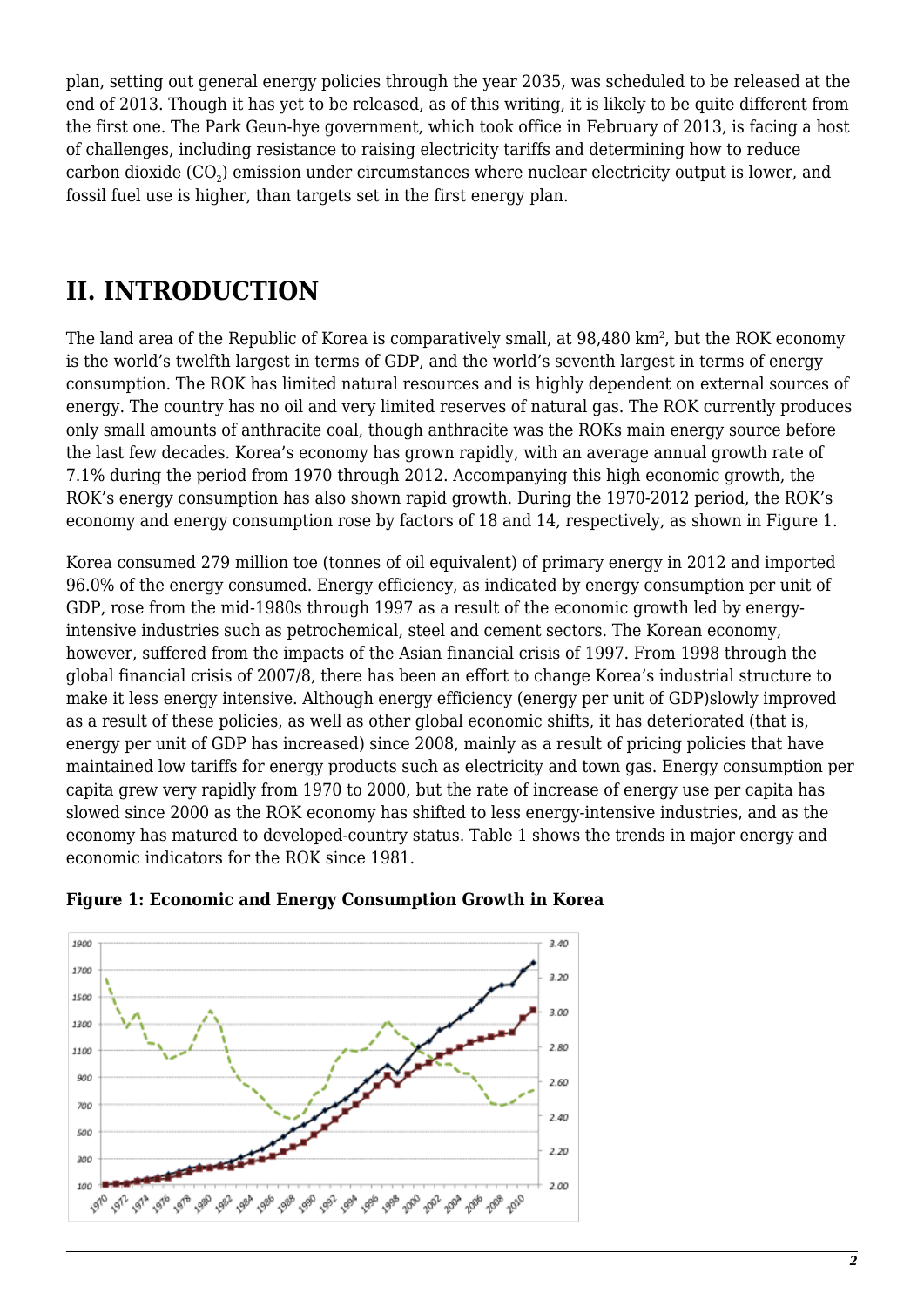Source ; KEEI, Yearbook of Energy Statistics, 2013

|                                                    | 1981  | 1990  | 1998  | 2006  | 2008  | 2012    |
|----------------------------------------------------|-------|-------|-------|-------|-------|---------|
| <b>Energy Consumption</b><br>$(1,000 \text{ toe})$ | 45.7  | 93.2  | 165.9 | 233.4 | 240.8 | 278.7   |
| Per Capita Energy<br>Consumption (toe)             | 1.18  | 2.17  | 3.58  | 4.83  | 4.95  | 5.57    |
| Energy/GDP Ratio<br>(toe/million Won)              | 0.292 | 0.253 | 0.288 | 0.256 | 0.246 | 0.252   |
| Overseas Energy<br>Dependency (%)                  | 75.0  | 87.9  | 97.1  | 96.5  | 96.4  | 96.0    |
| Population (million)                               | 38.7  | 42.9  | 46.3  | 48.3  | 48.9  | 50.0    |
| GDP (Trillion Won)                                 | 156.7 | 369.0 | 576.6 | 910.0 | 978.5 | 1,104.2 |

**Table 1: Major Energy/Economic Indicators**

Source ; KEEI, Yearbook of Energy Statistics, 2013

## **II. trends in energy demand and supply**

### **Energy Demand**

Oil is the dominant energy source in Korea, but its share of total energy demand has fallen from the peak of 63% of total primary energy consumption (TPEC) in 1994 in response, in part, to strong measures taken by the Korean government to reduce the consumption of oil products, particularly in industry and for electricity generation. The share of oil stood at just 38.1% in 2012, and is projected to continue falling over time, but at a decreasing rate. Coal has the second highest share of total primary energy use. Anthracite coal produced in Korea accounted for the major part of coal use before the mid-1990s, but the production of domestic coal has sharply decreased since that time as a result of the implementation of policies to close most coal mines due to low productivity and high labor costs as the depth of mines increased. The consumption of bituminous coal has significantly increased as the use of anthracite coal was reduced, and in response to the need of Korean industry for coal with a higher heat content than typical domestic anthracite coals. Korea imports all of the bituminous coal that it uses from a number of supplier nations, with Australia and Indonesia being key suppliers in recent years. Coal is accounted for 29.1% of TPEC in 2012, as shown in Figure 2, including 2.1% as anthracite coal. The third major fuel type used in the ROK is natural gas, which accounted for 18.0% of primary energy use in 2012. Natural gas was introduced in the ROK in 1986 when Korea Gas Company (KOGAS) imported it in the form of liquefied natural gas (LNG) from Indonesia. Since that time, natural gas consumption has rapidly increased as the industry and household sectors prefer natural gas to other forms of fossil energy because it is clean and convenient to use.

### **Figure 2: Trends in Primary Energy Shares by Source**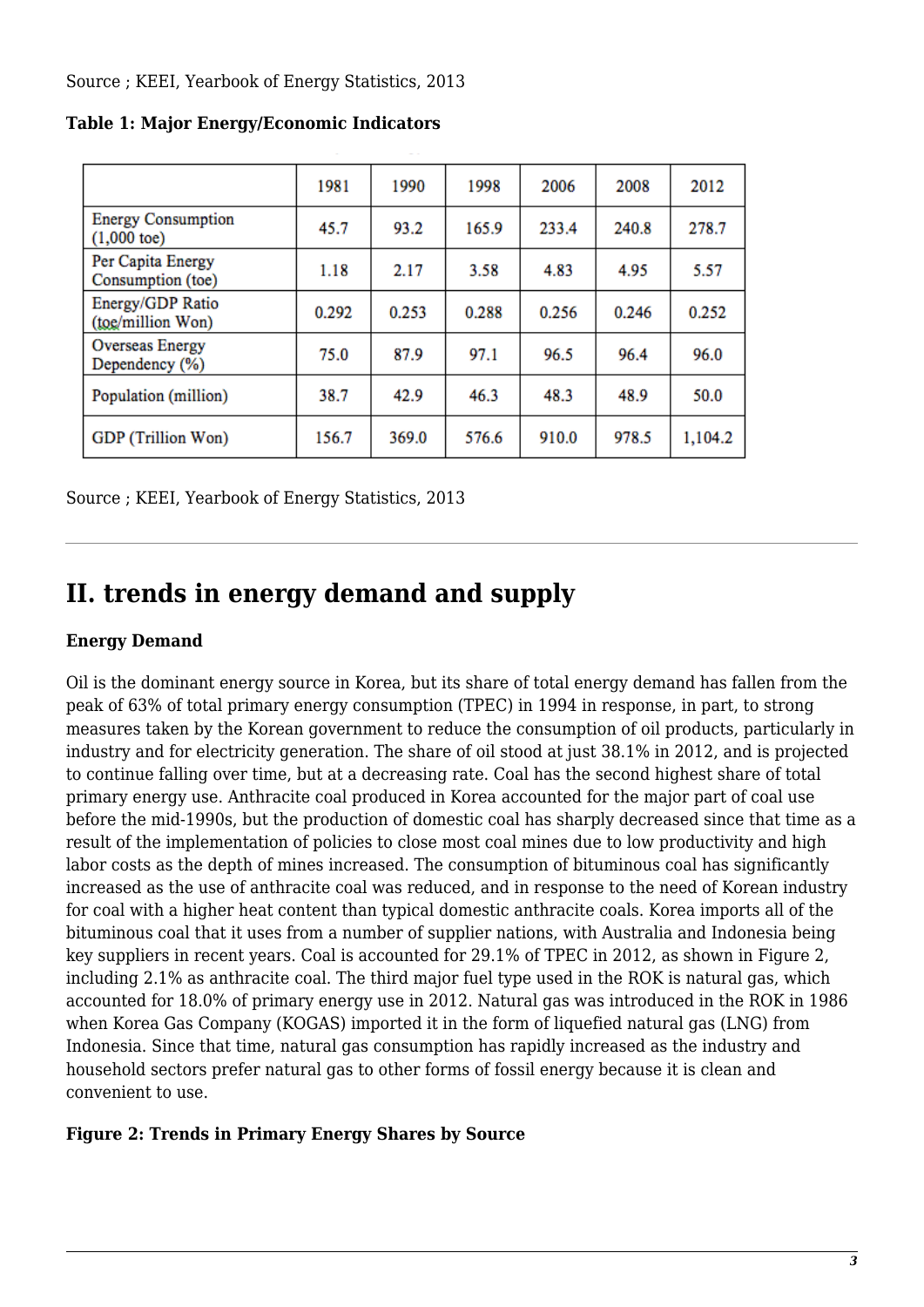

Source ; KEEI, Yearbook of Energy Statistics, 2012

The share of nuclear energy was 11.4% of TPEC in 2012. The first nuclear power plant in Korea was built in 1979 using technologies imported from France. The ROK government has encouraged policies to raise the share of nuclear energy because nuclear power is considered a means to reduce overseas energy supply dependency, and emits no greenhouse gases. Nuclear power has become a major source of base load generation, but nuclear energy's shares of TPEC has fallen slightly in recent years, from 13.1% in 2009, because the consumption of other energy forms, such as natural gas and bituminous coal, have increased faster than that of nuclear energy. The contribution of hydroelectric energy to TPEC is negligible (0.6% in 2012) because the ROK has very limited hydro resources. Renewable energy accounted for 2.9% of TPEC in 2012, though the government has tried to significantly increase its share through various programs of subsidies for developing renewable energy technologies generally, and for promoting the adoption of distributed renewable energy systems in particular. Currently, the largest source of renewable energy is municipal solid wastes used for electricity generation.

The total final energy consumption (TFEC) in the ROK was recorded at 208 Mtoe (million tons of oil equivalent) in 2012, and has more than doubled over the last 20 years. Oil products hold the largest share of final energy consumption, just as oil does as in primary energy use, accounting for 48.9% of TFEC in 2012. The second largest share of final energy consumption is use of electricity, which accounted for 19.3% of TFEC in 2012. Almost all direct consumption of coal is in the industrial sector, accounting for 15.4% of overall 2012 final energy consumption. The share of town gas is 11.9%; town gas is mainly used for cooking and heating in households and buildings. Renewable energy contributes 3.4% of TFEC. Biofuels and wastes derived from biomass are still the main sources of renewable energy at the end-use level, with solar photovoltaic (PV) and wind power energy just beginning to contribute to energy use at the end-use level. Heat energy accounted for less than 1% of TFEC in 2012. Heat in the ROK is produced in boilers fired by bituminous coal and natural gas, and distributed through pipelines to households and buildings for heating in Seoul, the capital city of Korea, and its neighboring cities.

As shown in Figure 3, the industrial sector absorbs the largest share of TFEC, accounting for 61.7% of energy demand in 2012. The transport and residential & commercial sectors accounted for 17.8% and 18.2% of 2012 TFEC, respectively, and other sectors accounted for the remaining 2.3% of the total. This pattern of energy demand by sector contrasts with past shares of demand in some key sectors. For example, shares of TFES were 51.3% for industry and 26.2% for residential & commercial in 1992. In the past two decades, the demand share of industry has significantly increased, while the share consumed by the combined residential& commercial has decreased due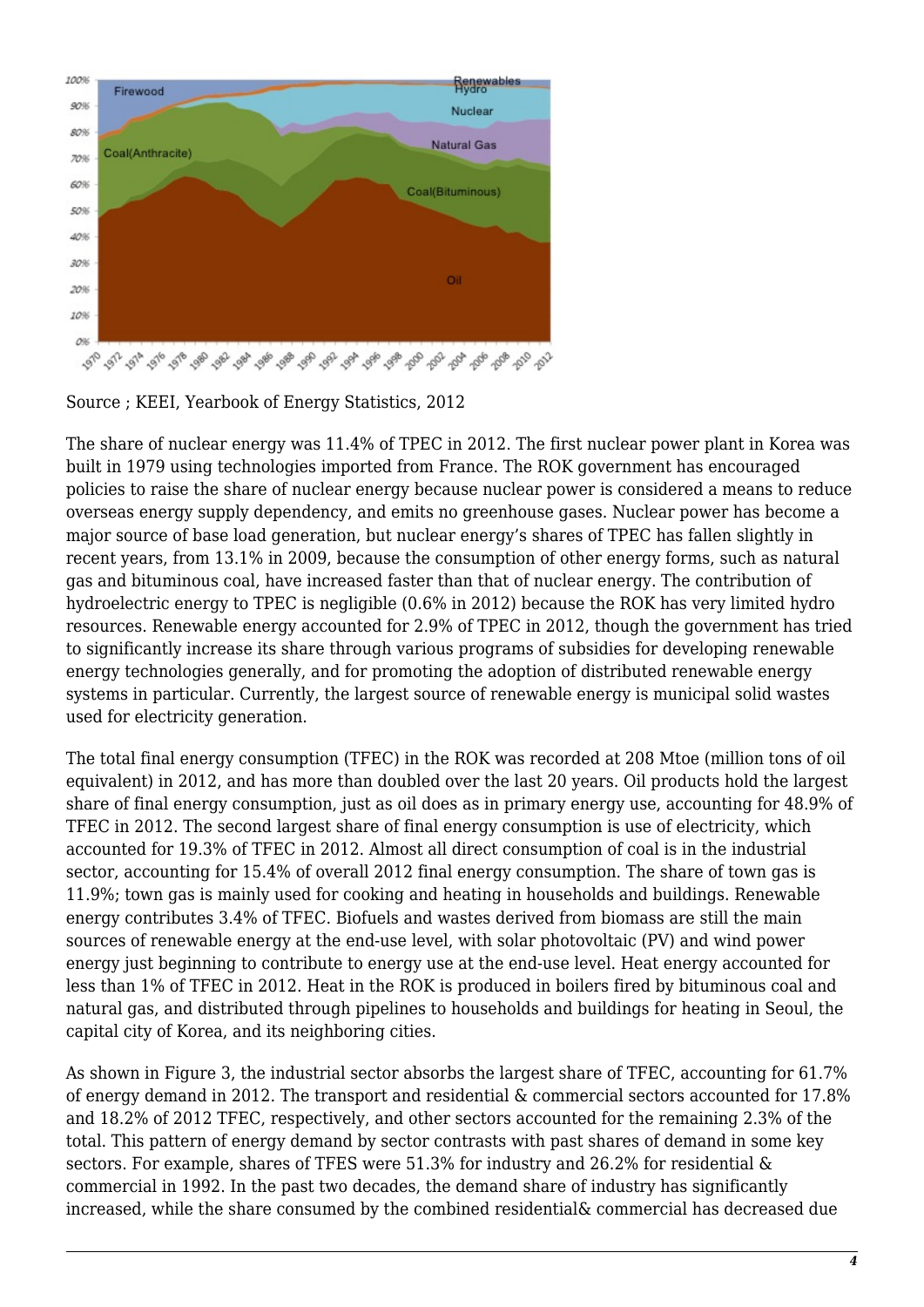to a combination of improved efficiency and reduced growth rate due to a combination of declining population growth in the ROK, and as the adoption of new energy-using devices by ROK households has moved toward saturation as ROK incomes have increased to developed-country status.



**Figure 3: Trends in Final Eenergy Consumption**

## **Fossil Fuels Supply and Imports**

Korea imports almost all of the energy it consumes except for anthracite coal, which is the major fossil fuel produced in Korea, and a very small volume of natural gas produced in South Korea's East Sea. The ROK's dependency on overseas energy has remained above 90% for the past 20 years, and was 96% in 2012. Along with this high overseas energy dependency, the ROK's energy import costs have sharply increased since 2004, when international oil prices began to rise. The ROK's bill for energy imports amounted to 184 billion dollars in 2012, an increase of nearly five-fold from the 38 billion dollars paid for imported fuels in 2004. As shown in Figure 4, the volume of energy imports, on the other hand, increased just 1.5 times during the same period, which means that the sharp increase in overall energy import costs has been due primarily to the rise of energy prices, rather than increases in energy demand. Korea`s energy import cost accounted for 32.8% of its total imports of goods and services in 2012, and constituted a significant burden to the economic policies and management.

### **Figure 4: Energy Imports to the ROK, Cost and Volume**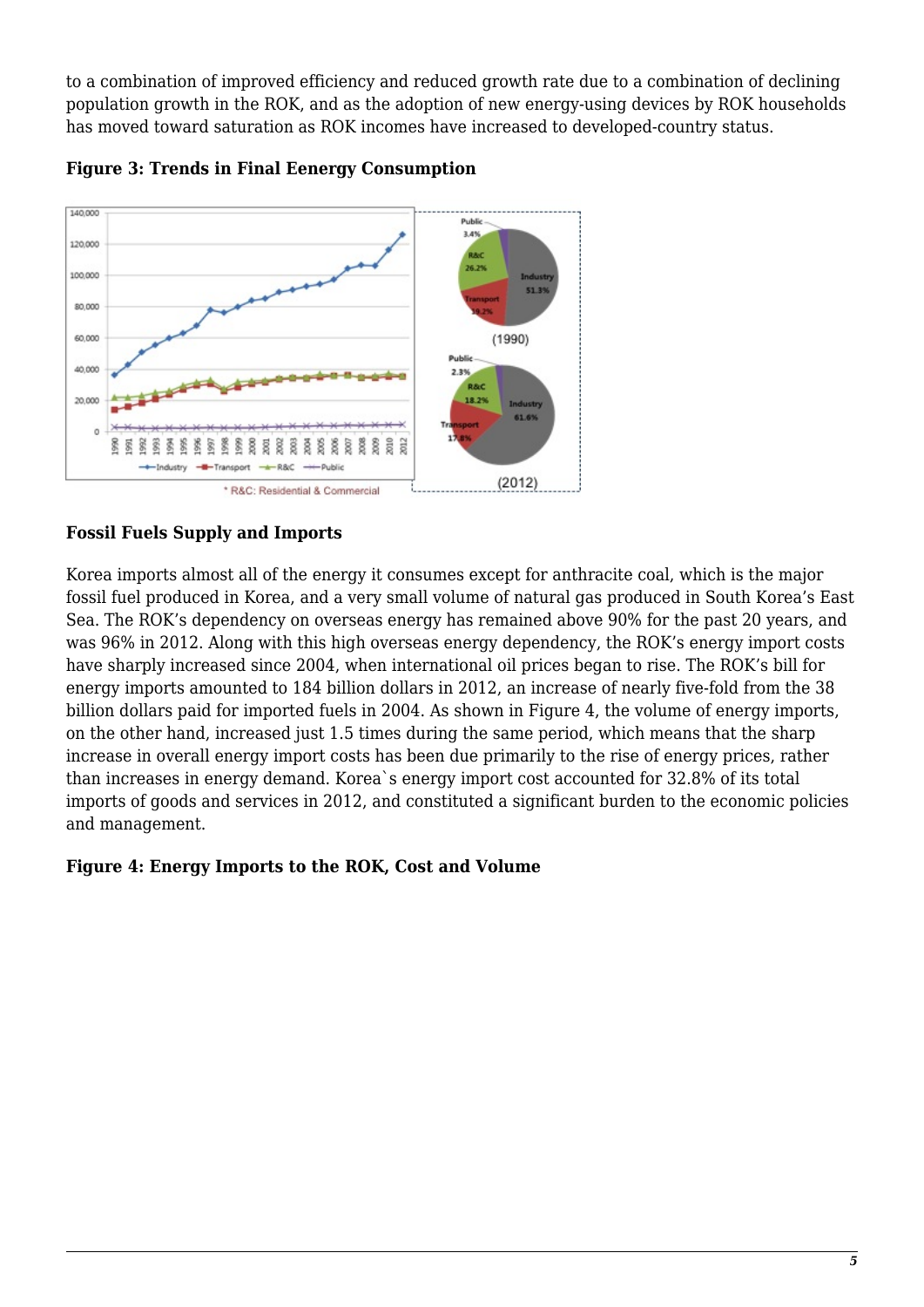

Korea spent 129 billion dollars for imports of crude oil and petroleum products in 2012, with an additional 27 billion dollars spent for natural gas imports, and 15 billion dollars spent on coal imports. 84% of the crude oil imported by the ROK was delivered from Middle Eastern countries such as Saudi Arabia and Kuwait. These suppliers were used due to lower transport costs from the Gulf region, and also because the properties of Middle East crude oils are well suited to the technical requirements of Korean refinery facilities. Korea has for a number of years tried to diversify the regions from which it sources crude oil imports, but the high dependency on the Middle East has not improved markedly. Although Korea has poor indigenous oil resources, it has oil refining facilities with a total capacity of 2.8 million barrels per day, surpassing average domestic petroleum consumption (about 2.2 million barrel per day). With this surplus capacity, Korea has the capability to export a lot of petroleum products, and its export have significantly increased as world petroleum prices have risen. The ROK's oil product exports were recorded at more than 56 billion dollars in 2012, making oil products the number one export commodity by value in Korea. The petroleum products refined in Korea are exported mainly to Asian market like Japan, China and Singapore, but smaller amounts of ROK oil products are sometimes exported to the USA and other regions.

Natural gas imports have shown a rapid increase since Korea first began importing gas in 1986. The ROK imported 46.8 bcm (billion cubic meters) of natural gas from nine countries, such as Indonesia and Qatar, in 2012. Gas was imported as LNG (Liquefied Natural Gas) in tanker ships. Imported LNG is regasified, then distributed throughout the country via a nationwide gas pipeline networks. Regasification takes place at the four gas import terminals located in the western and southern areas of Korea. KOGAS (Korea Gas Corporation, a company owned by the ROK government) is the sole gas importer, except for some industrial companies that import gas directly, typically in smaller volumes for their own uses. KOGAS is also the wholesaler that owns and operates gas trunk lines and storages in Korea. In recent years, 80-90% of LNG imports have been purchased under mid-t- -long-term contracts, which usually included take-or-pay clauses (requiring the ROK to accept specific volumes of gas annually) and contract prices are indexed to oil prices such as like Japan's oil import prices.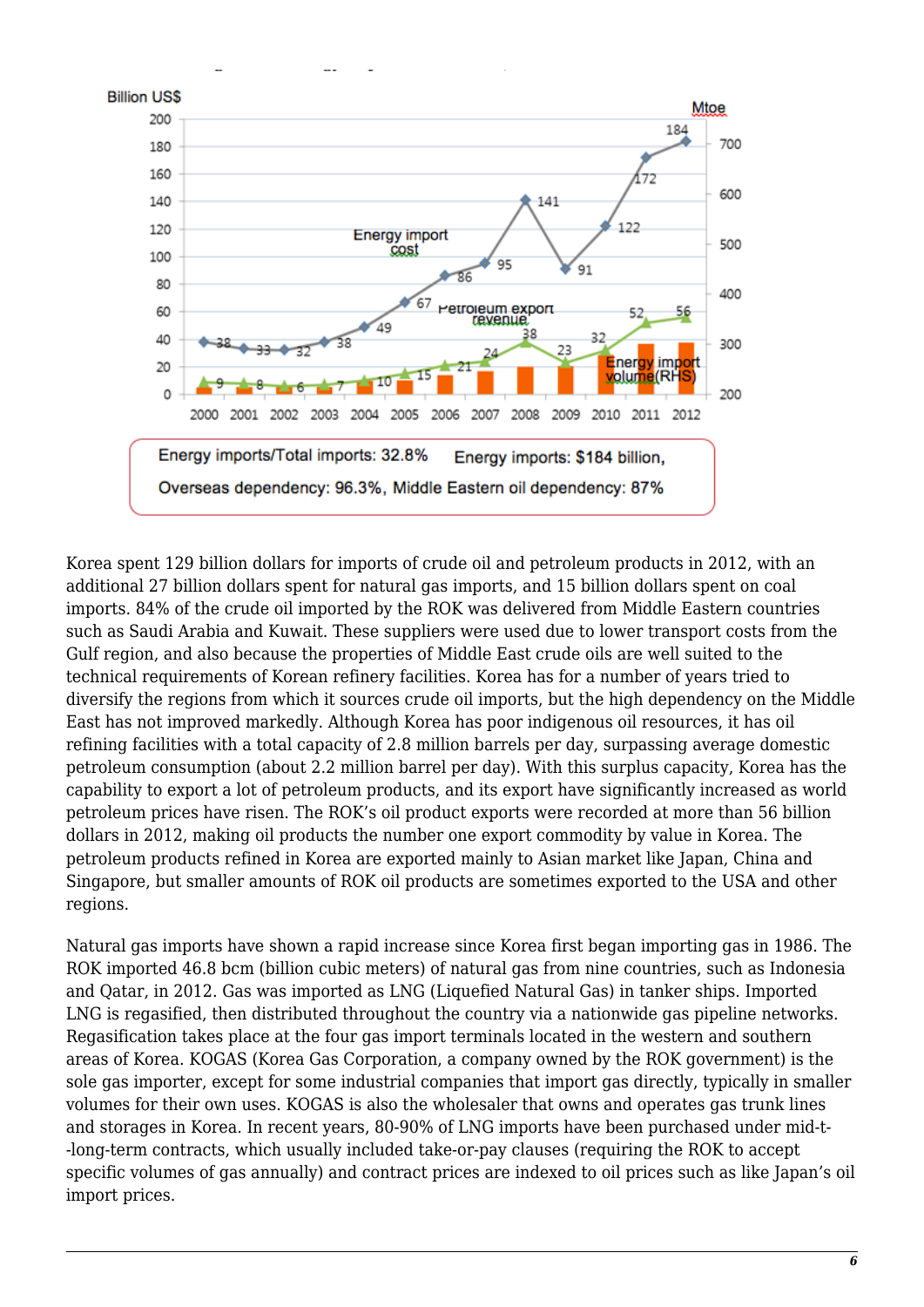In order to diversify its sources of gas, and to reduce its gas costs, KOGAS has contracted for 3 million tons of LNG, derived in part from shale gas, to be supplied to Korea in 2017 via LNG exports from a US company Cheniere[1]. It is the first time that KOGAS has arranged to import LNG from North America. The price in the contract is linked to the price of natural gas at the Henry Hub, where prices of gas on the spot market in the United States are set. KOGAS and Gazprom (Russia's state-owned gas company) signed a memorandum for 25 years of supply of natural gas starting in 2017, with gas to be sourced from fields in East Siberia to the ROK. Under this arrangement, the ROK would receive gas, via pipeline passing through North Korea, or via pipeline to Vladivostok, with transport to the ROK by sea. The plan to import Russian gas to the ROK has been under discussion for many years, but progress has been limited due to the political sensitivities between the two Koreas. A delay in the start date for imports of gas from Russia beyond 2017 seems likely.

KNOC (the Korean National Oil Corporation) is producing 0.41 bcm of natural gas, less than 1% of total natural gas consumption in Korea, from a field offshore of the Korean East Sea, which is the ROK's only gas producing field. Proven natural gas reserves in Korea were estimated at a little more than 1.0 bcm as of the end of 2012. Korea is also exploring gas in the deep sea area of the East Sea area where huge reserves of gas hydrates are estimated to exist.

As of 2012, Korea's coal imports were the world`s third largest, following Japan and China. Coal imports have been rapidly increased as coal power generation has become the backbone of the Korean power system. 80.6 million tons of fuel coal (steam coal and anthracite coal) were supplied for power generation (43% of the fuel input to power generation) and industries (24.2% of industrial energy use) in 2012. Major coal exporters to Korea are Australia, Indonesia, Canada and Russia. All coal is imported by Korean companies that use and by coal trading companies. Five anthracite coal mines are operating in the ROK; together they produced less than 2.3 million tons of coal in 2012, a substantial decrease from 23.6 million tons of production in 1986. The Korean government has made a policy of closing most domestic coal mines since the late 1980s as the productivities of most mines had significantly declined over time. The ROK government does, however, intend to keep a small amount of domestic coal production active as an energy security measure, as anthracite coal is the only significant fossil fuel produced in Korea. In order to keep domestic coal mines operating, the ROK government subsidizes the production of coal, though production costs at mines in the ROK are higher than the prices of imported coal, and also higher than the prices paid for coal (imported or domestic) by ROK consumers.

### **Electricity and Nuclear Power**

The total electricity generating capacity in Korea increased by more than a factor of three over the past 22 years, from 21 GW in 1990 to 81.8 GW in 2012. Coal-fired power plants constitute the largest portion of capacity (at 25.1 GW), followed by natural gas-fired plants (21.9 GW, most of which are combined-cycle plants ) and nuclear power plants (20.7 GW). The remainder of generating capacity is made up by hydro (6.4 GW, of which 4.7 GW are pumped-storage hydroelectric plants used to store energy for use during times of peak power demand[2]), oil-fired capacity (5.3 GW) and a very small amount of capacity based on non-hydro renewable energy sources. Electricity generation in the ROK reached 510 TWh in 2012, meaning that an average annual growth rate in output of 3.8% has prevailed since 1990. 65% of the ROK's electricity was generated in coal-fired (35.5%) and nuclear (29.5%) power plants, with most of remainder coming from natural gas (22.4%), complemented with smaller shares produced from hydro (1.5%) and non-hydro renewable energy (1.7%). 53% of electricity is consumed by the industrial sector, followed by the combined residential and commercial sector (40%) and the public sector (5%). Figure 5 shows the current patterns of electricity capacity and generation by source in the ROK.

## **Figure 5: Electricity Capacity and Generation by Energy Source (2012)**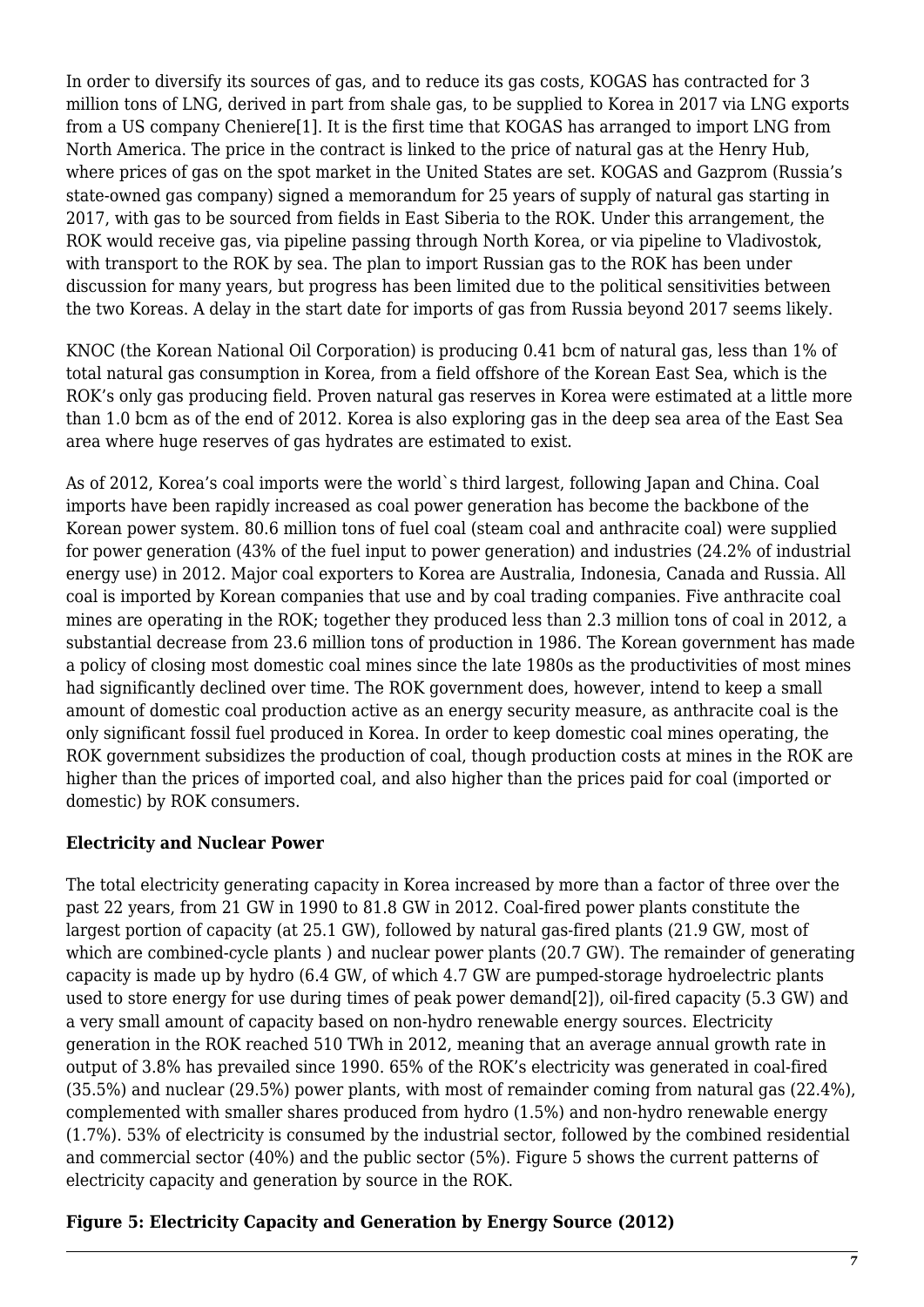

Source : Korea Power Exchange, 2013.7

The state-owned Korea Electricity Power Corporation (KEPCO) has historically dominated all aspects of electricity generation, transmission and distribution in the ROK. Under an electricity sector reform and restructuring policy begun in 1999,[3] KEPCO's generation holdings were broken up into six separate subsidiary power generation companies. Although the initial restructuring policy nominally included plans to subsequently divest KEPCO of these generation companies, excluding the Hydro and Nuclear Power Company, KEPCO continues to wholly own each of the subsidiaries, it continues to act as the nation's electricity retailer, and also continues to control electricity transmission and distribution.

The Korea Power Exchange (KPX), established in 2001 as a part of the electricity sector reform efforts, serves as the system operator and coordinates the wholesale electricity power market. KPX regulates the cost-based bidding-pool market and determines the process whereby power is sold between generators and the KEPCO grids. The market is based on a cost-based pool with prices reflecting generation cost. All generators must submit their production costs to KPX. With this information, KPX prepares a price setting schedule (PSS) and calculates the system marginal price (SMP), which is most expensive generating cost at any given time. The SMP values for each trading period (one hour) during the year are calculated. After a process of real-time dispatching, settlements for the energy produced and purchased take place according to the prices set in the market (SMP plus a capacity payment). The capacity price is calculated yearly and is based on the unit construction cost and unit maintenance cost of a new gas turbine. The participants in the power market must meet a specific set of technical requirements, comply with the obligations of market rules, and register as KPX members.

Although wholesale prices are set in the KPX, all changes in end-use electricity tariffs must be approved by the government. In principal, the end-user tariff is determined at a level that compensates the distribution companies for the overall cost required to supply power to consumers. In practice, however, the actual tariffs have not reflected the full cost of electricity production, resulting in big losses for KEPCO. In June 2009, the government announced plan to introduce a new electricity pricing system that moves in line with global energy prices and allows KEPCO to pass fuel costs on to consumers. This plan, however, has been suspended, and KEPCO continues to accrue financial losses as a result of average tariffs remaining lower than costs of generation.

Korea has the sixth-largest nuclear generation capacity in the world. The government has tried to increase nuclear power capacity as a part of its effort to reduce the imports of fossil fuels since the first nuclear plant came on line in 1978. Korea Hydro and Nuclear Power (KHNP) currently operates all of the nuclear power units located at the four nuclear power plant sites in Korea. At present, there are 23 nuclear power units in operation and five more are under construction. Four of the 23 units are pressurized heavy water reactors (PHWRs), while the rest are pressurized water reactors (PWRs). Four of the reactors under construction are advanced PWRs. According to the Korean government's fifth basic plan of Electricity Supply and Demand, as announced in 2010, additional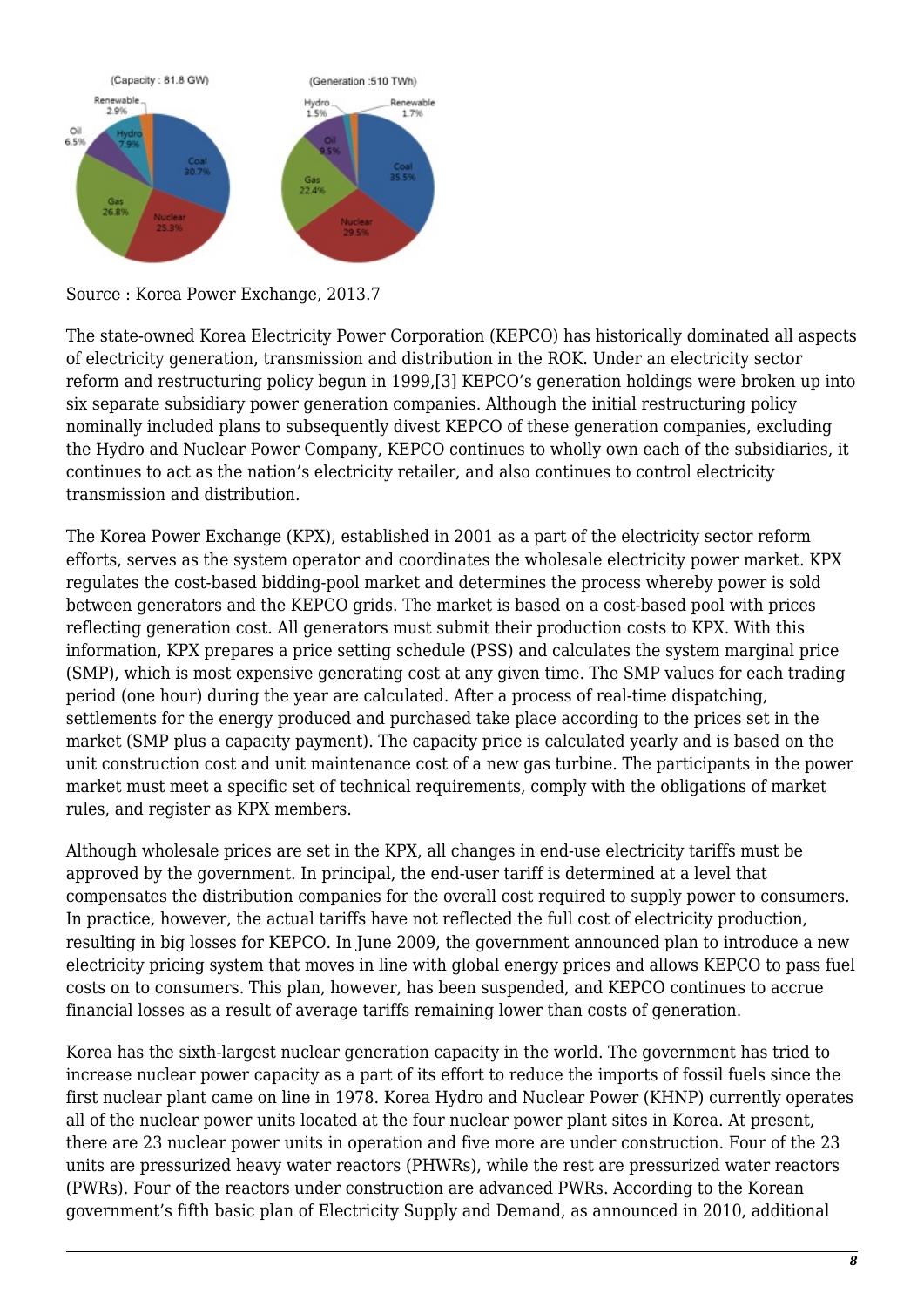reactors are scheduled to be completed by 2024, with the goal of generating nearly half of the nation's power supply from nuclear sources. All Korean nuclear reactors have maintained over 90% availability, making their performance well above the world average of around 80%. Korea is fully dependent on foreign countries for its supply of natural uranium, as well as for uranium conversion and enrichment services. The Korea Atomic Energy Research Institute (KAERI) has a pilot plant for converting yellow cake (U $_{\rm 3} {\rm O}_{\rm 8}$ ) to uranium dioxide (UO $_{\rm 2}$ ), but because it is politically sensitive, this plant is not yet in operation.

Spent nuclear fuel in Korea is currently stored at the reactor sites. Spent fuel totaling about 13,000 metric tonnes of uranium (MtU) was in storage as of September of 2013, with the total on-site pool capacity being 16,927 MtU. The amount of spent fuel in storage is expected to reach the existing spent fuel storage capacity by 2016, and this may limit future nuclear power expansion unless policy decisions are taken soon to address the storage issue. The Korea Radioactive Waste Agency(KORAD)[4] was established in 2009 as an organization to resolve Korea's waste management and waste disposal issues, and particularly to forge a national consensus on high-level radioactive waste (HLW) management. Before 2009, KHNP was responsible for managing all of Korea's radioactive wastes. A site for the low-and intermediate-level radioactive waste (LILW) was chosen in November 2005 in Gyeongju, adjacent to the operating Wolsong nuclear power station, after a twenty-year effort by the Korean government to find a site for a radioactive waste facility. Construction on the LILW facility was started, and initial plans called for it to be completed in 2010, but its construction has been delayed due to findings of weak bedrock underlying the site and groundwater problems, thus the LILW facility is currently expected to be completed in June 2014.

## **Renewable Energy**

Renewable energy in Korea remains relatively underdeveloped, though the proponents of renewable energy in the ROK have tried to promote the development of renewable energy supplies for a long time. Renewable energy contributed only 3.18% of TPES (including hydro), a very small portion of total consumed energy, in 2012. Biofuels and renewable wastes are the largest current contributors to renewable energy supplies, and represented almost 82.8% of renewable energy production, with the balance coming from small hydro (9.2%) and to a lesser extent solar photovoltaic (PV) and wind power. With only 1.5% of electricity supplies coming from renewable sources, as of the end of 2012, solar PV capacity stood at 1.0 gigawatt (GW) while onshore wind capacity was 0.46 GW. The 254 megawatt (MW) Sihwa Lake tidal power station, the world's largest tidal power project, was commissioned in August 2011.

Korea has introduced feed-in tariffs (FITs) in which the government compensated producers for the gaps between the costs of electricity generated from renewable sources and fossil-fuel thermal generation to encourage the production and distribution of power from renewable sources. In 2012, however, the Korean government replaced its FIT scheme with a renewable portfolio standard (RPS) scheme that forces power producers to supply a certain amount of their total power generation portfolio from renewable sources. Faced with budget restrictions, the Korean government wanted to make the renewable energy market more competitive by introducing the RPS, thus reducing the government's financial burden for FIT subsidies while inducing private investments.

In 1987, the Korea established the Korea Energy Management Corporation (KEMCO), which is responsible for promotion of the renewable energy industry, as well as for renewable energy policy development and dissemination, and also put in place the Act on the Promotion of the Development, Use and Diffusion of New and Renewable Energy, which was introduced in 1997 and revised in 2004.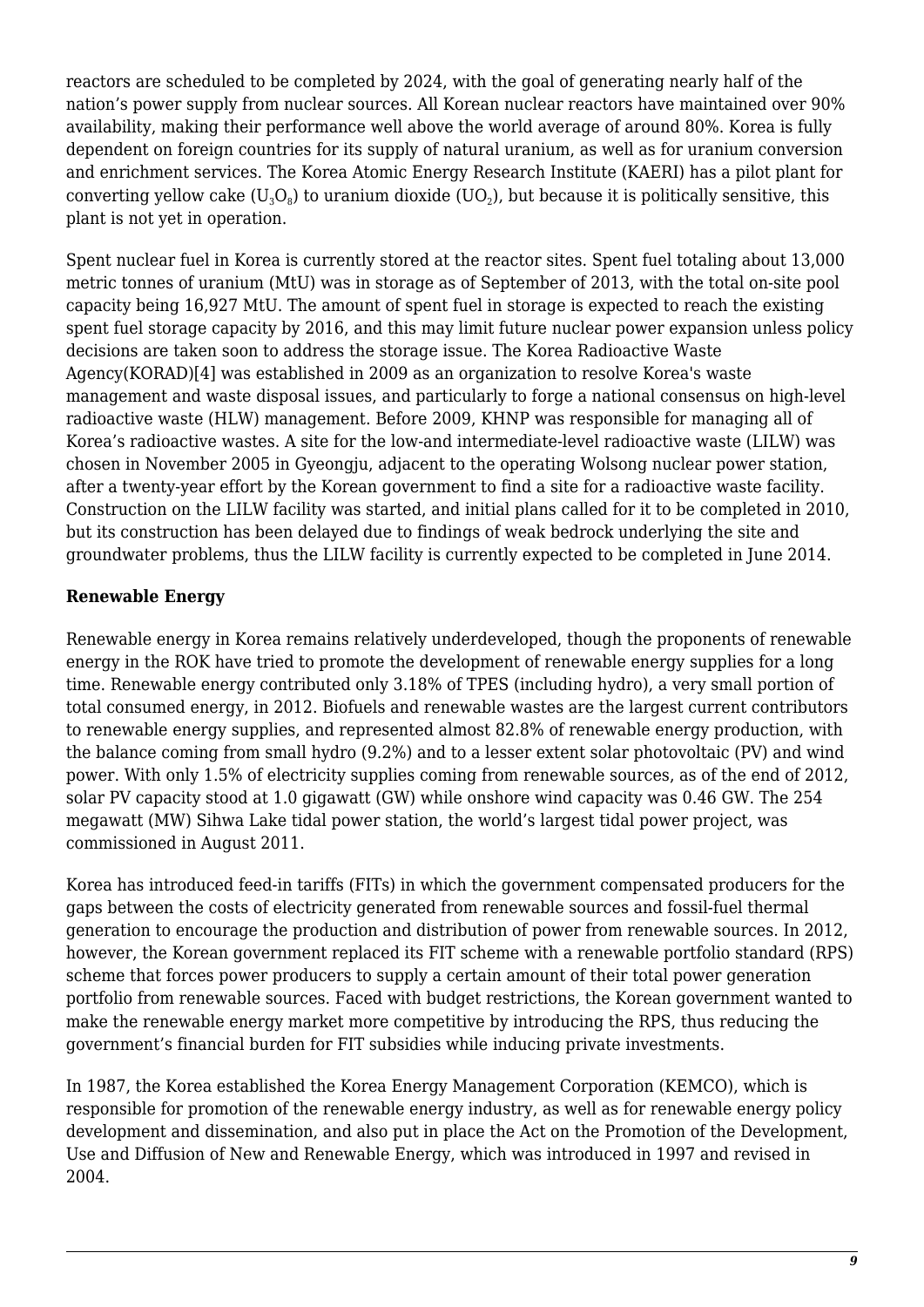## **III. ENERGY POLICY AND RELATED ISSUES**

## **The First National Energy Basic Plan**

In 2008, Korean president Lee Myung Bak proclaimed "Low Carbon, Green Growth" as a national vision to lead the country's long-term economic development, with the goal of making Korea not only an environment-friendly country but also a strong green industry country. The government established the Presidential Committee on Green Growth (PCGG) in 2009[1] in order to ensure effective implementation of the new vision. The Korean government also presented a very aggressive policy for the reduction of the country's greenhouse emissions to 30% less than emissions under a BAU (Business As Usual) scenario by 2020, and enacted its Framework Act on Low Carbon, Green Growth, which addresses climate change mitigation, energy policy and sustainable development.

Under the national Low Carbon, Green Growth vision, the government enacted *the Basic Law for Low Carbon*, in 2008 which provided for the establishment and implementation of a national energy basic plan every five years over a period of 20 years. According to the law, the plan shall be developed in Ministry of Energy and finalized after examination by a Cabinet council and the Committee on Green Growth. Even before the enacting of the basic energy law, many plans for various energy subsectors (electricity, gas, renewable energy and so on) have already been put into place and activated. The national energy basic plan is designed to cover all fields related to energy, to be systematically connected with other high priority energy-related plans, and to be coordinated at a high level and provide principles and directions for the plans for each energy source and in each sector. As such, the national energy basic plan is based on other energy plans, including plans for long-term electricity supply and demand and plans for natural gas supply and demand, which are prepared every two years.

In compliance with the direction of the basic energy law, the first national energy basic plan was established in 2008. The core policies of the basic plan were to reduce national greenhouse gas emission and the consumption of fossil fuels through improving energy efficiency and strengthening market energy prices, and by expanding supplies of nuclear energy and renewable energy. The energy policy directions in the plan are as follows:

- Achieve low carbon and low energy consumption by improving energy efficiency, strengthening market-based pricing systems, and through active involvement in global initiatives for addressing climate change.
- Reduce the consumption of fossil fuels by expansion of renewable energy supplies and increasing the capacity of nuclear power.
- Develop a green energy industry by developing green technologies for use in domestic markets as well as for export to global markets.
- Promote energy security by strengthening overseas resources development and stabilizing energy supplies.

Figure 7 provides a schematic of the policies included under the first national energy basic plan.

## **Figure 7: Policy Directions in the First National Energy Basic Plan**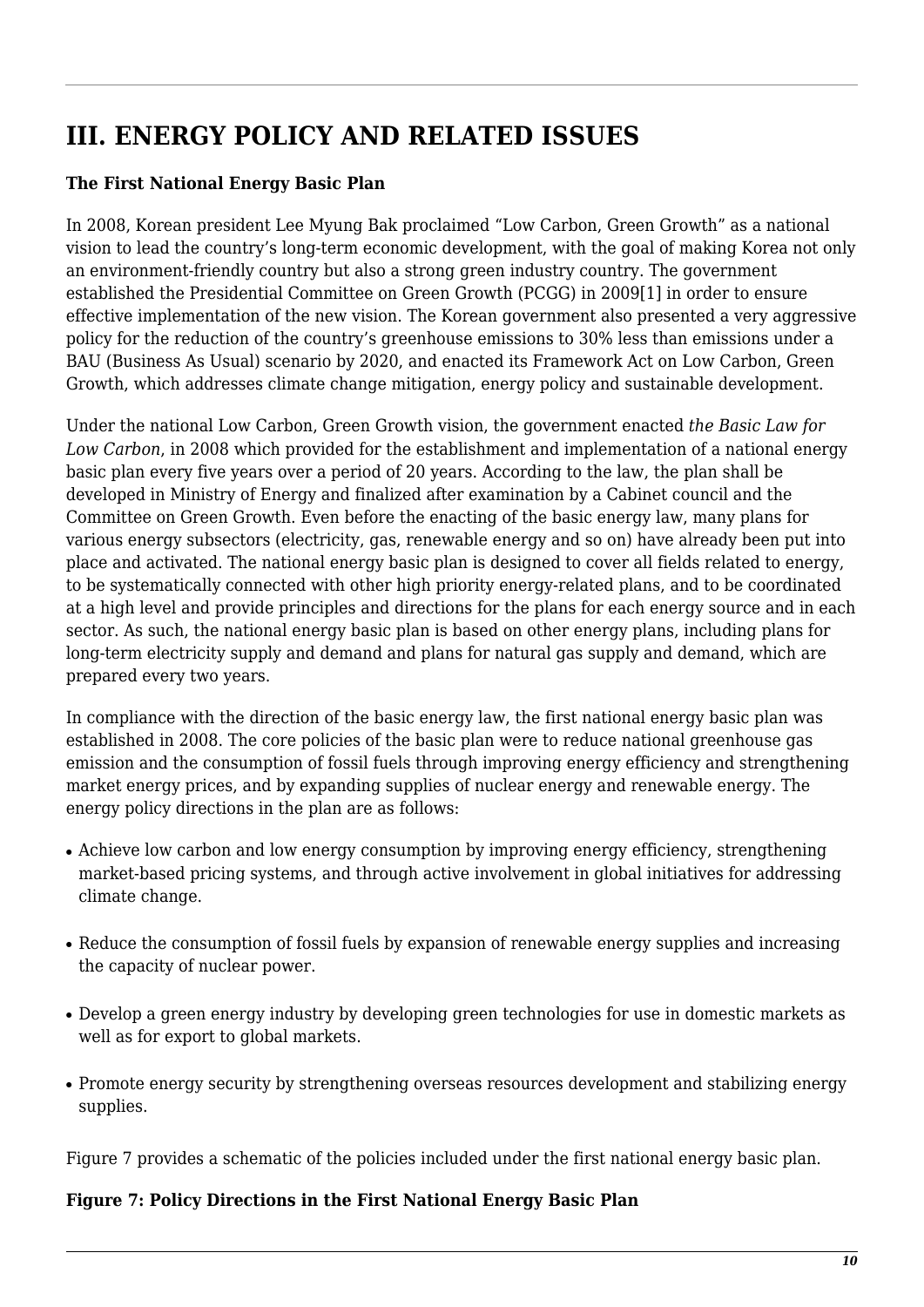

## **Energy Demand Projection toward 2030 in the First National Energy Basic Plan**

Primary energy demand in Korea was projected to increase from 233.4 Mtoe in 2006 to 342.8 Mtoe in 2030 under the business as usual scenario of the First National Energy Basic Plan. This projection assumed that the average annual growth rates (AAGR) of key drivers of energy use over the period would be 3.7% for GDP (nominal) and 0.03% for population. In the BAU scenario, energy efficiency, expressed as toe of primary energy use per unit of GDP in million Korean Won), would improved from 0.347 in 2006 to 0.211 in 2030, at a -2.1% AAGR, equivalent to the average rate of improvement experienced in the recent past.

The Korean government also described a target scenario under which more aggressive energy policies are implemented in order to achieve the energy policy directions set forth in the National Energy Basic Plan. Under the Target scenario, demand for primary energy would increase from 233.4 Mtoe in 2006 to just 300.4 Mtoe in 2030, yielding a 1.1% AAGR. 42.4 Mtoe of energy are saved by 2030 in the target scenario relative to energy demand in the BAU case. This saving comes from additional improvements in energy efficiency in the Target scenario. In the Target case, as shown in Figure 8, Korea's toe of primary energy use per million won of GDP improves from 0.347 in 2006 to 0.185 in 2030, at an AAGR of -2.6%. This scenario result showed the strong desire of the Korean government to improve energy efficiency and promote energy savings. In June 2009, in response to this Target case result, the government created an Energy Efficiency Bureau in the Ministry of Energy. The primary duties of the Energy Efficiency Bureau are to establish an energy efficiency plan and related policies, implement sectoral energy efficiency measures to address greenhouse gas (GHG) emissions and energy use reduction commitments.



**Figure 8: Energy Demand Projection through 2030, BAU and Target Scenarios**

Source: The first national energy basic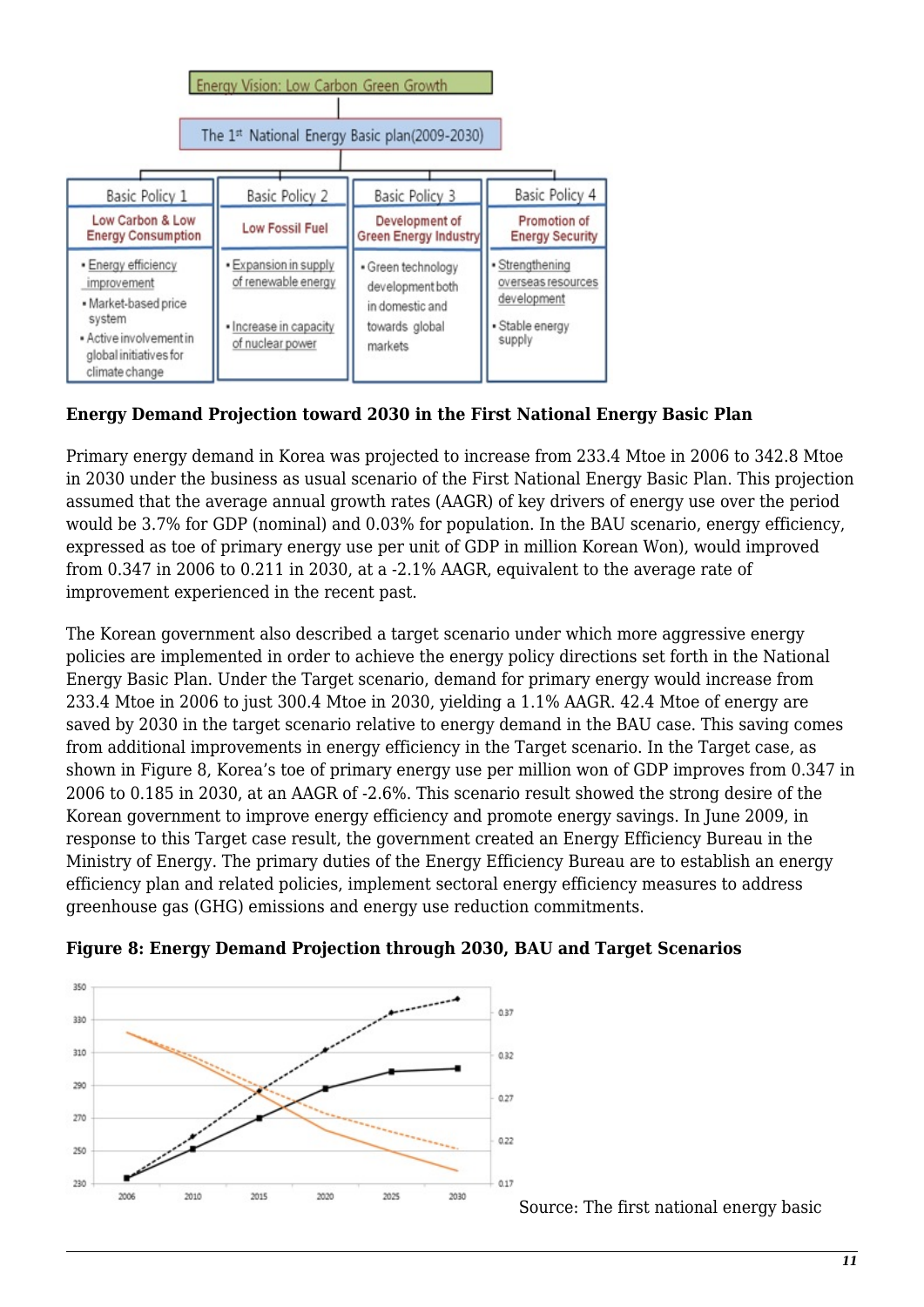plan, Ministry of Knowledge Economics, 2008

With regard to the future energy mix in Korea, government policies were to develop a more environment-friendly energy sector by reducing the share of fossil energy and increasing the shares of renewable energy and nuclear power. Under the BAU scenario, the share of fossil energy (oil, gas and coal) was projected to fall from 81.6% in 2006 to 74.7% in 2030, while the combined shares of nuclear and renewable energy would grow from 17.8% in 2006 to 24.9% in 2030. In the Target scenario of the National Energy Basic Plan, however, the share of nuclear and renewable energy rises to 39.5% in 2030, increasing 14.6% more than in the BAU scenario. On the other hand, as shown in Figure 9, the share of fossil energy in 2030 falls from 74.7% in the BAU to 60.8% in the Target, decreasing 13.9% point.

As a part of the changes in the energy mix under the National Energy Basic Plan, nuclear power plants will account for 41% of the nation's power generation capacity by 2030 under the Target scenario, increasing from 26% in 2006. In order to achieve this level of capacity, five policies for facilitating construction of nuclear reactors were identified as follows: i) securing new sites for nuclear power plants; ii) preparing a management system for radioactive wastes; iii) strengthening the public's acceptance of nuclear energy; iv) establishing a stable supply system for nuclear fuel; and v) promoting the export of nuclear power plants and international cooperation.





Source: The first national energy basic plan, Ministry of Knowledge Economics, 2008

The National Energy Basic Plan also set a target share of renewable energy sources in the ROK's total primary energy supply, with the fraction of renewables increasing from 2.4% in 2006 to 11% in 2030. Solar, wind and bio energy were expected to be the key renewable energy sources playing significant roles in achieving the target share in the plan, while in developing other renewable energy sources like geothermal energy and wood pellet fuel. The Korean government also aimed to make the renewable energy industry a new growth engine for the economy as well as transforming Korea into a low-energy-consuming "green" country. With a goal of becoming the nation with the world's fifth largest renewable energy generation output by 2015, the Korean government has pushed stronger policies to boost the renewable industry and development of renewable energy technologies through the use of stimulus funding, tax incentives, and greater R&D spending. The government has also tried to create a stable market for the commercialization of renewable energy by encouraging schools, ports and public buildings to install clean energy facilities. The government also pushed a project called "one million green homes" with a target of installing PV, solar thermal or wind energy systems on 1 million houses, and supported small-and medium-sized companies in establishing many test-beds for renewable energy.

The National Energy Basic Plan included policies to accelerate more market-based approaches in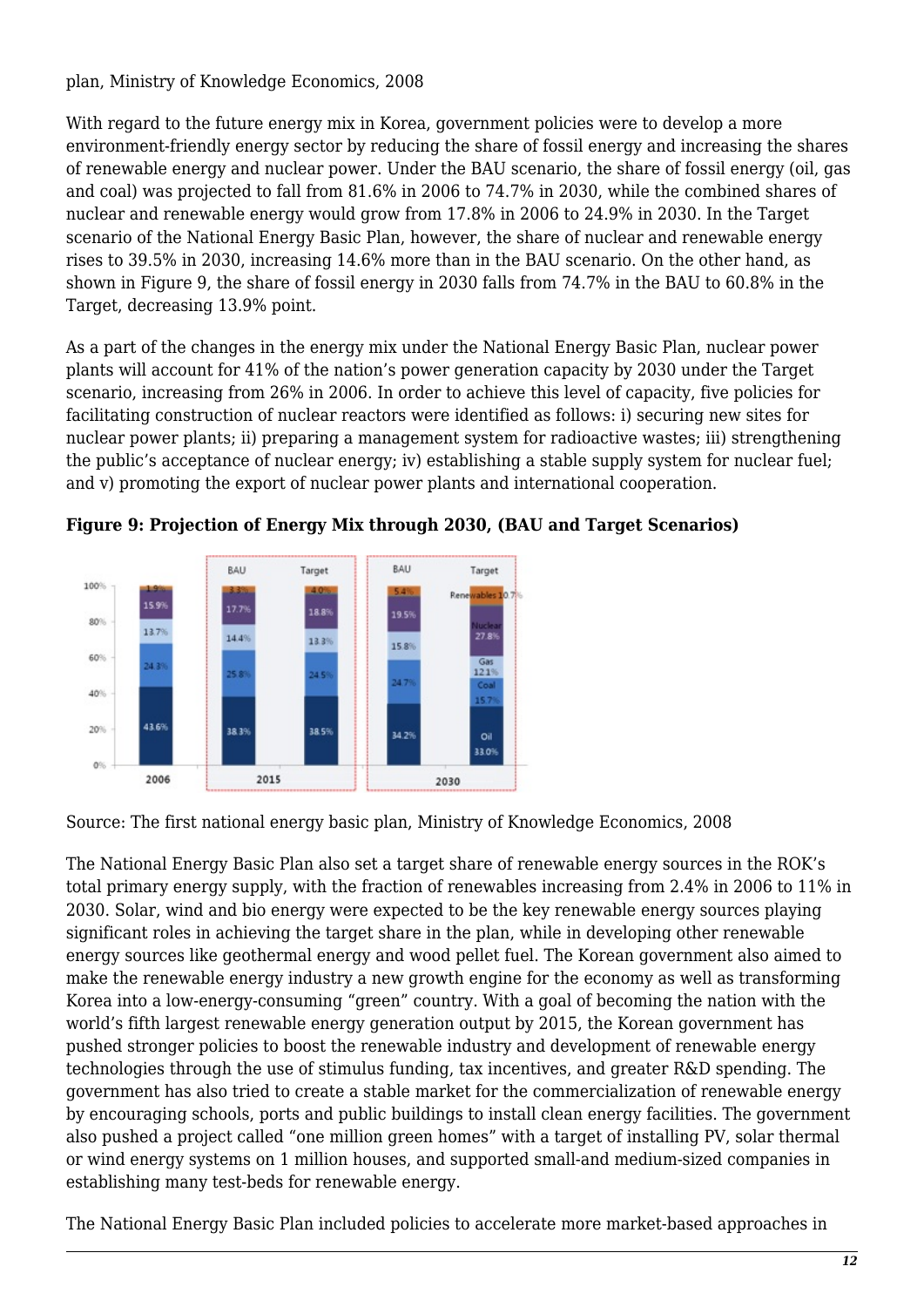order to strengthen the competitiveness of Korean energy industries and move Korea toward a more energy-efficient economy. These policies focused on price system and tariff reform, along with various deregulation programs to lower entry barriers to the electricity and gas sectors, which have traditionally been dominated by state-owned utilities. The Plan also pursued tax reform so that the environment problems derived from fuel consumption and social issues would be better reflected in the tax code, reducing many taxes in the energy tax system in order to further clarify and achieve the policy purposes to be achieved via taxes. Energy taxes in Korea include various taxes such as customs duties, a consumption tax, an education tax, a driving tax and value-added taxes.

### **Challenges in Implementation of the First National Energy Plan**

The National Energy Plan has been faced with significant challenges in implementation since its establishment in 2008.

First, the Korean government has failed to strengthen the market price system in the electricity and gas industries, due to the reluctance on the part of policymakers to raise tariffs. As a result, the electricity and gas prices paid by end-users have been not only increased much less than the costs of imported fossil fuels such oil and LNG, but also are not fully reflective of the fuel costs and other costs associated with for electricity generation. The low utility prices boosted the consumption of electricity and town gas, and consequently resulted in a decrease in the energy efficiency of the economy.

Second, the Fukushima Daiichi nuclear disaster, initiated primarily by the tsunami produced by the Tohoku earthquake on March 11, 2011 in Japan, has provoked a nation-wide anti-nuclear movement in Korea. Not only have NGOs such as environmental groups and religious groups strongly demonstrated in the streets against nuclear power, but also the number of people expressing doubts about the safety of nuclear power plants has rapidly increased. This shift in public opinion encouraged the view that the "nuclear renaissance" plan to increase the ROK's reactor fleet should be discarded or, at least, downscaled.

Third, gas prices have sharply decreased in the USA as the production of shale gas has increased, thanks to the development and deployment of fracking technologies to extract gas trapped in shale formations. Given the trend toward falling prices of natural gas, it was expected that gas prices would undercut the prices of coal and oil, as well as renewable energy in the future. This US gas price trend has pressured the government to consider changing the energy mix in the National Energy Plan to anticipate the availability of cheap LNG from North America, and possibly elsewhere, though it is not yet clear to what extent the facilities to export large quantities of LNG from North America will be developed, and when.

Fourth, the government administration changed in February of 2013, and though the Park Geun-hye administration is from the same political party as the previous government, the new administration may place less emphasis on the Low-carbon Green Growth when it completes its review of national energy policies.

Figure 10 shows schematically the challenges that have arisen in implementing the National Energy Basic Plan.

#### **Figure 10: Challenges Faced in Implementingthe National Energy Basic Plan**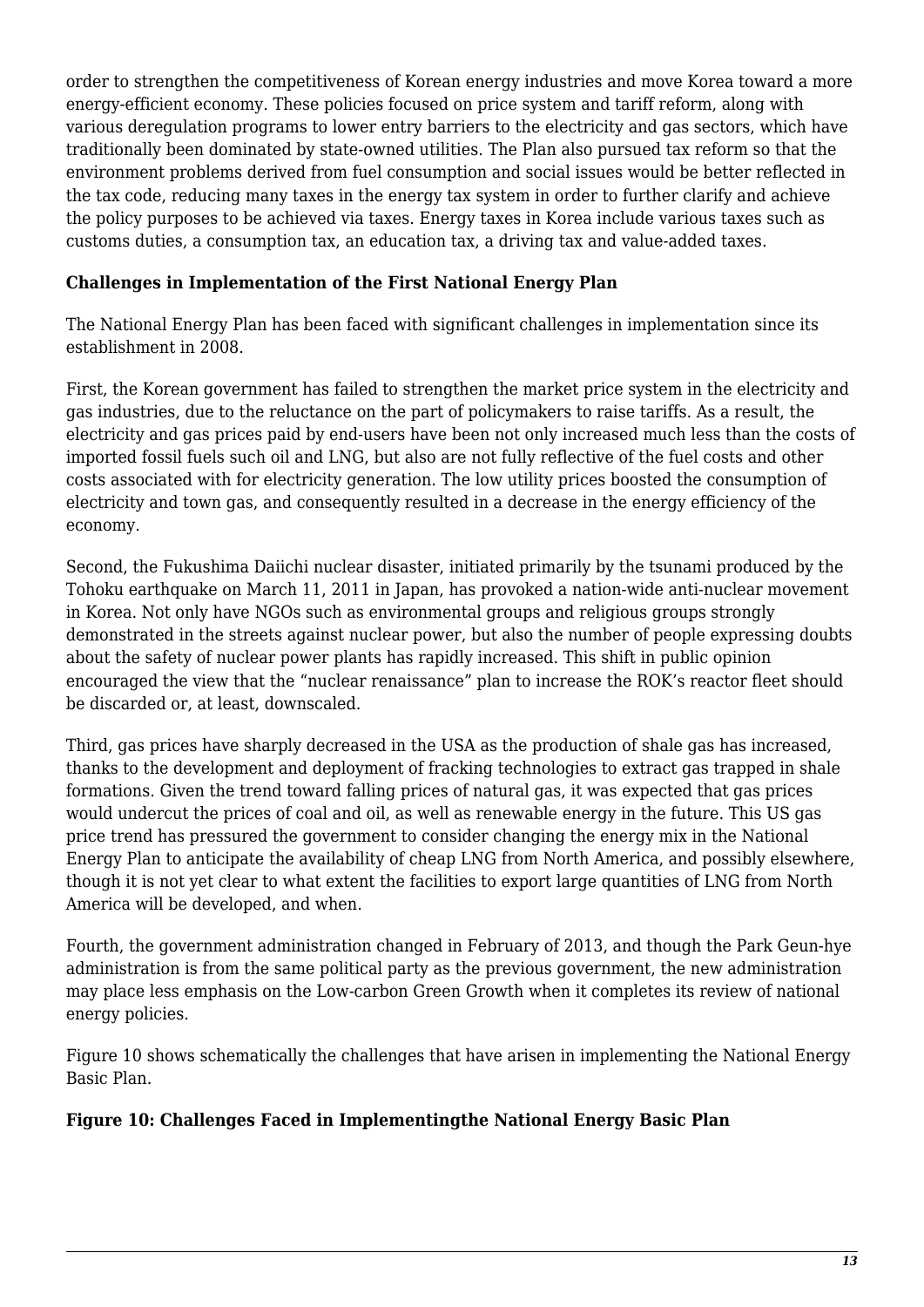

### **Korea's Policy of Low Energy Prices and its Impacts on Energy Demand**

Most wholesale energy prices, including prices of petroleum products, are deregulated in Korea, but the taxes applied to energy products significantly affect end user's energy prices. End user's tariffs for electricity and town gas, in contrast, are nominally set by rate of return regulation. Rates for electricity for agricultural and industrial users are set below the costs of electricity production, while those for other users are above cost. As a result, residential and commercial consumers pay higher tariffs for electricity in order to subsidize agricultural and industrial consumers. Industrial consumers account for more than half of Korea's electricity consumption. The tariffs for electricity and natural gas have been at lower levels than the costs of generation/supply for several years, leading to massive financial losses for the two state-run utilities, KEPCO and KOGAS. The government and the National Assembly, which approve tariffs for power and gas, have been very reluctant to hike tariffs not only in an effort keep a lid on inflation, but due to the concerns that high electricity prices will deteriorate the competitiveness of Korean industry. As noted earlier in this report, the government had announced in 2009 plans to introduce a new electricity pricing system that would move in concert with global energy prices, but the implementation of the new pricing system has been suspended due to the politicians' concerns regarding inflation. As a result, there have been only limited hikes in electricity and town gas tariffs for many years, while world energy prices have significantly increased in real terms since 2003. This has made electricity and town gas relatively cheaper forms of energy, when compared with oil, coal and other fuels. The low utility prices have, in part, prompted consumers to change the energy sources they use for heating and cooking from fossil energy to electricity, and has nurtured an industrial structure that consumes a great deal of electricity.

As shown in the Figures 11, electricity prices rose less than 50% and town gas prices doubled from 2000 to 2012, while petroleum prices jumped by almost a factor of four during the same period. The gaps between petroleum prices and electricity and town gas prices have widened further since 2008, when the first National Energy Plan was established by the government. The consumption of electricity and town gas have increased in recent years more than was expected in the national plan, just as ROK consumption of other energy forms has increased, despite actual economic growth rates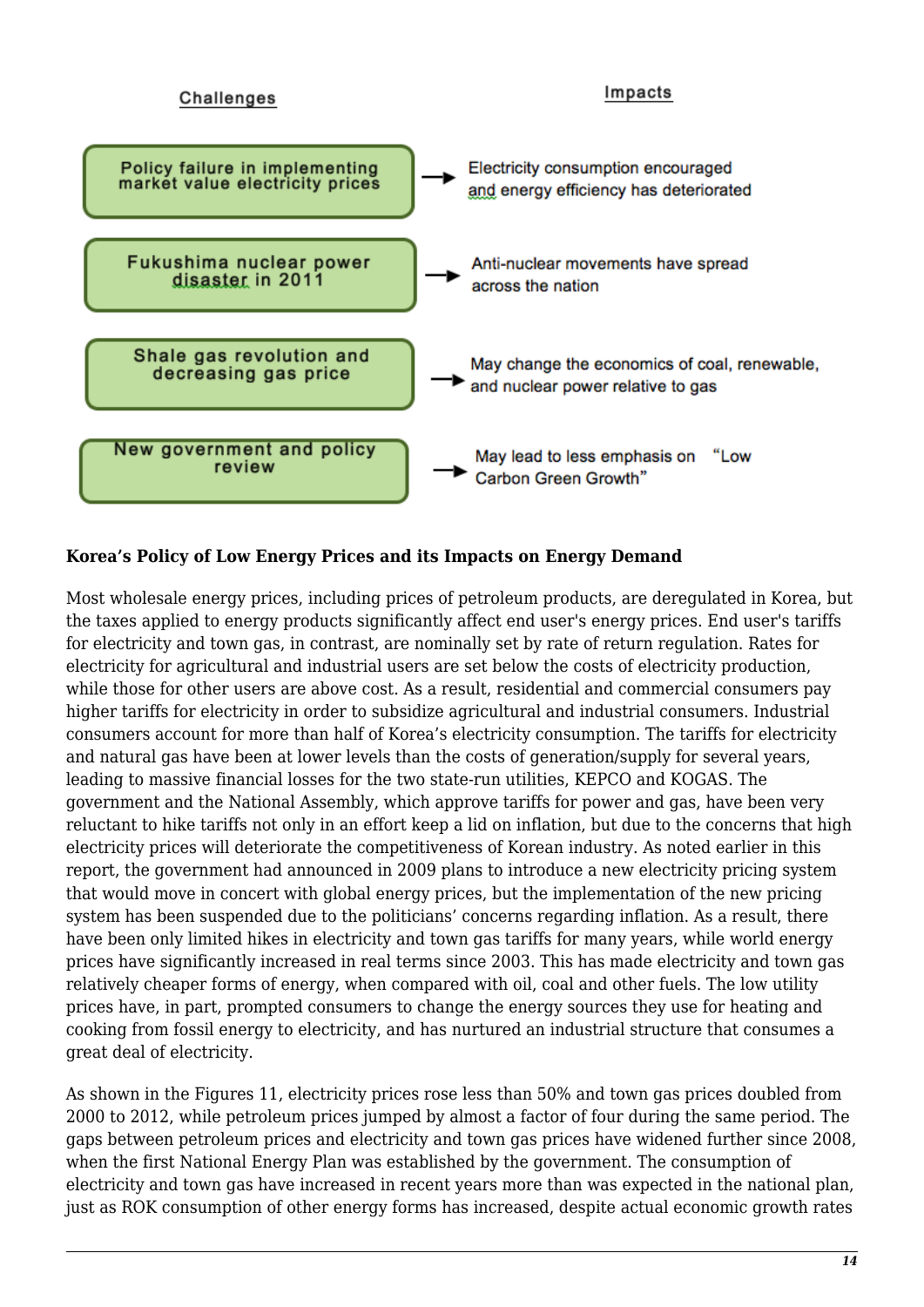(in terms of GDP growth) having been lower than was assumed in the Plan, as a result of the global economic recession. This increase in energy use frustrated the Korean government's desires to reduce the growth in energy demand by taking strong measures for improvement of energy efficiency. Since 2008, energy efficiency in Korea (energy per unit of GDP produced) has declined, rather than improving.





Due to the combination of low electricity prices and increasing personal incomes, the peak demand for electricity has also risen rapidly, driven in part by a sharp climb in air-conditioning demand in the summer, and a surging of electricity consumption for space heating in the winter as many residential and small commercial consumers purchased electric heating appliances. Electricity reserves, measured as the difference between generation capacity and peak demand, have significantly declined in recent years, from more than 9% in 2006 to 5.5% in 2012, as building of the new power generation capacity has failed to keep up with rapidly increasing electricity demand. On 15, September 2011, a rolling power outage blacked out 2.1 million homes and many industrial plants across the country. The blackout was caused by unseasonably hot fall weather during a period in which some power plants were shut down for regular maintenance. The blackout would not have happened, however, if the electricity reserve rates had been kept at reasonable levels at that time. Figure 12 shows the decline in reserve margin for the ROK electricity system, along with the Energy Plan and actual levels of power demand in recent years.

The blackout was unusual for the ROK, and it made Korean people aware that the nation was in a state of power shortage. Since 2009, the annual peak demand, has occasionally been recorded during the winter, as electric heating demand has surged. Annual peak demand in Korea historically had usually been recorded during the summer, with the winter peak considerably lower. After the blackout hit the nation, the government raised electricity tariffs twice in an attempt to restrain soaring electricity demand, but the increases in tariffs had little effect on power conservation because the price hikes were still quite limited in their scope. The revision of tariff systems, including further price hikes and resolving cross-subsidy issues between consumers, is a frequent topic of discussion among government staff, other energy experts, NGOs, and other interest groups in Korea.

### **Figure 12: Peak Power Demand and Reserve Ratio (Actual vs. Plan)**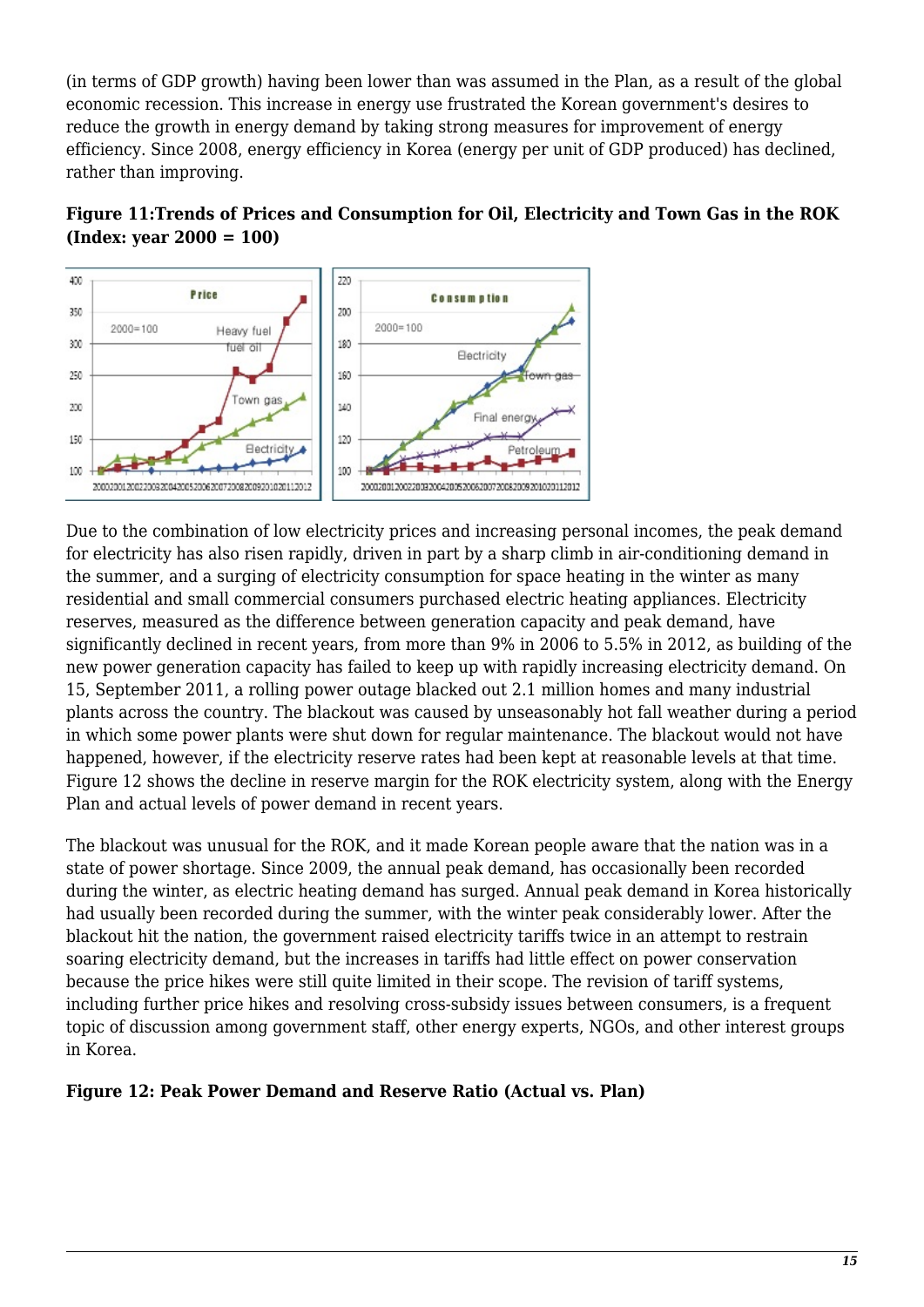

### **Key Elements Likely to Affect Future Energy Demand**

The disaster at Japan's Fukushima nuclear power plant in March, 2011 delivered a heavy blow to the ROK's plan to expand nuclear power plants capacity as a key means to achieve a society based on low carbon energy with an energy-efficient economy. Concerns as to the safety of nuclear reactors have spread throughout the nation, as protests against building new nuclear power plants have increased. Another challenge faced with regard to the future of nuclear energy in Korea is to develop secure storage facilities for highly radioactive spent nuclear fuel, which has been piling up in temporary storage pools at the sites of the nuclear power plants now in operation. These atreactor pools may be full before 2016.[2] The Korean government is negotiating agreements related to enriching uranium and recycling of spent fuels with the US government. In part related to sensitive military issues related to North Korea, the ROK has been operating its nuclear energy facilities under an agreement with the US not to try to enrich uranium or to recycle spent fuel, an agreement signed when the ROK introduced nuclear energy technologies imported from the US.

With growing opposition against nuclear energy, the Korean government vowed to review the role of nuclear power in Korea to reflect its "social acceptability" during the preparation of the Second National Energy Plan, an early draft of which was released in October of 2013, although the final draft has not yet, as of early 2014, been published. The expert working group for the plan has recommended that the share of nuclear power in total generation should decline from the 41 percent by 2030 included in the First Plan to between 22 and 29 percent, although the recommendation of the expert working group is not binding for the government's ultimate decision regarding the Second Plan. Reducing the share of nuclear power, however, would not be a straightforward measure in that the shares of electricity provided by fossil fuel-based power generations would have to be increased, meaning a probable increase in generation costs and a certain increase in greenhouse gas emissions from the electricity generation sector. There are also strong voices to support expanded nuclear power development. Nuclear proponents contend that concerns regarding nuclear accidents are exaggerated, and that reducing nuclear energy supplies would leave the Korean economy with higher energy costs than other countries with cheaper electricity, with a negative impact on the ROK's industrial competitiveness. The government's policy direction to nuclear power will be set again in the Second National Basic Energy Plan.

Natural gas prices have trended down as the shale gas production has rapidly increased, thanks to the hydraulic fracturing and horizontal drilling technologies employed in the United States. On the other hand, significant environmental and technological issues regarding shale gas production have emerged even as shale gas output has increased dramatically. As such, there are many uncertainties with regard to the future supply and prices of shale gas, and particularly with regard to how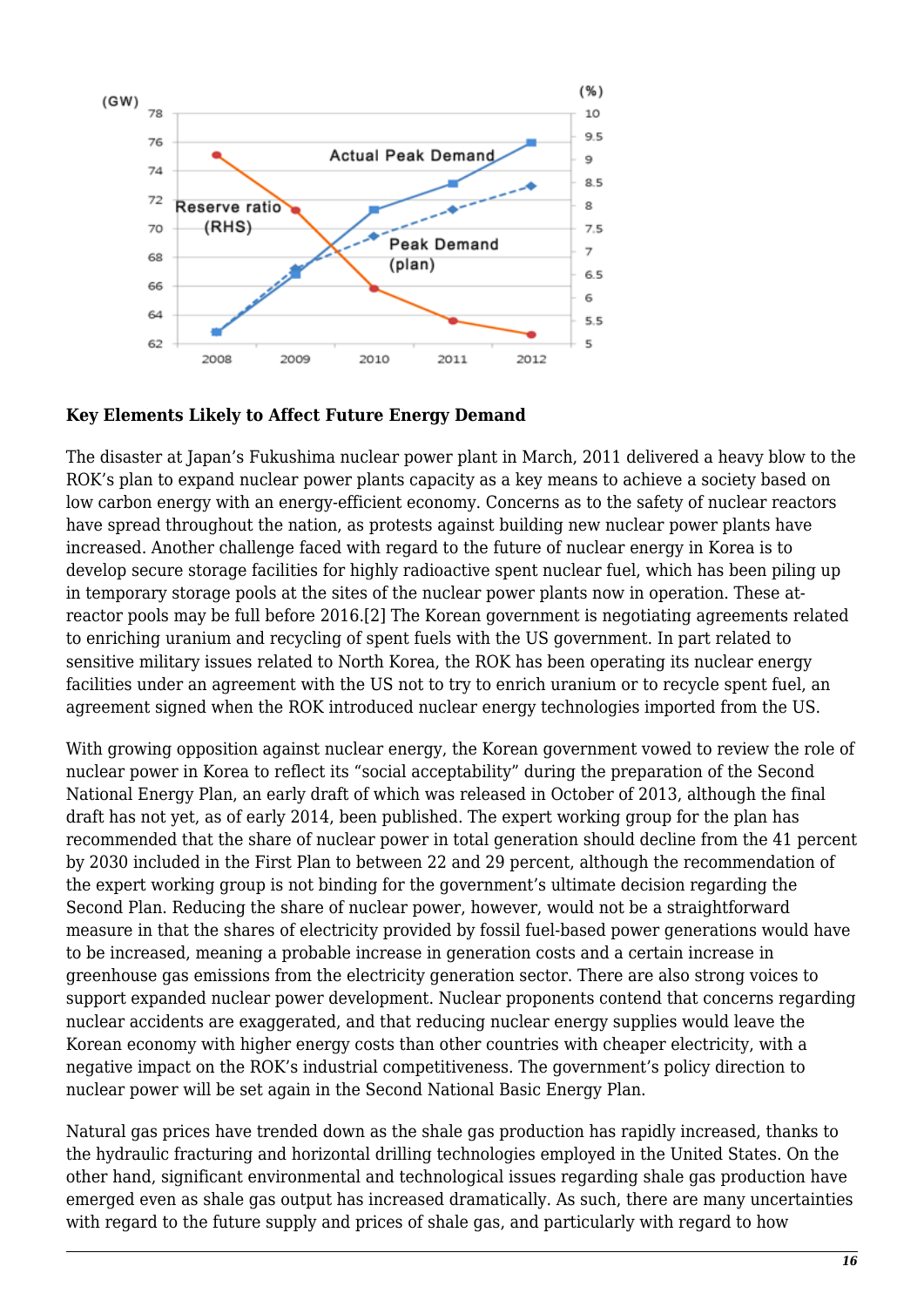changes in the North American gas market will translate to changes in the gas market in Asia. KOGAS, the only gas importer and public wholesaler in Korea, has reached agreement on a contract with a US company for supplies of 3.2 million tons of LNG annually, with deliveries starting in 2017. The contract price for these purchases is linked to the Henry Hub price on the gas spot market in the USA, in contrast to other LNG contract prices, which are usually linked to oil prices. Korea, as a big importer of natural gas, is closely watching the trends in world gas prices, especially the Henry Hub price index in the USA. If gas prices are forecast to be lower in the long-term future, with continuous increases in shale gas production, the portion of total energy supplies in Korea provided by natural gas will likely increase in the future, further affecting demand for coal and nuclear energy, as well as renewable energy, in the Second National Energy Plan.

#### **The Second National Energy Basic Plan under the New Government**

A new government administration took power in February 2013 when the new President of Korea, Park Geun-hye, took office. It is thought that the new government will follow the previous government's energy policies in general, because the new president is from the same political party as the previous government. The specific areas of focus or underlying policies for the energy sector in the new government, however, may change, based in part on the changing situation in world and domestic energy markets. For example, the new government has placed a higher priority on the safety of nuclear power, as well as that of other energy facilities, than did the previous government. On the other hand, the policy of "Low Carbon, Green Growth" proclaimed by the previous president may be weakened as a reaction to recent critiques suggesting that the previous government's green energy policies have not had an impact on the ROK's energy structure, commensurate with the amount of financing that was provided to implement the policies.

The new government announced several overall energy policy directions at the time that it came into office. These included:

- Strengthen safety management and supervision in energy facilities, including nuclear power facilities.
- Encourage more competitive markets and market-value pricing in energy industries.
- Establish a societal system emphasizing resource circulation, for example, with extensive recycling of materials
- Work to implement energy cooperation with Northeast Asian countries through electricity and gas grid networks and energy trading.
- Increase support for basic energy services for low income-households.

The new government has not as yet, however, prepared a comprehensive energy policy or detailed directions for implementation of its energy policies. The Park administration is preparing the Second National Energy Basic Plan, and it is expected that detailed energy policies will be included in the plan.

In preparing the Second Plan, the government has organized an expert working group consisting of some 60 experts from the public and private sectors, including representatives from NGOs. The main goal of the working group is to advise and recommend policy directions to the government as the government prepares the Second National Energy Basic Plan. The working group includes five subworking groups, each organized around important energy issues as follows; Energy Mix, Energy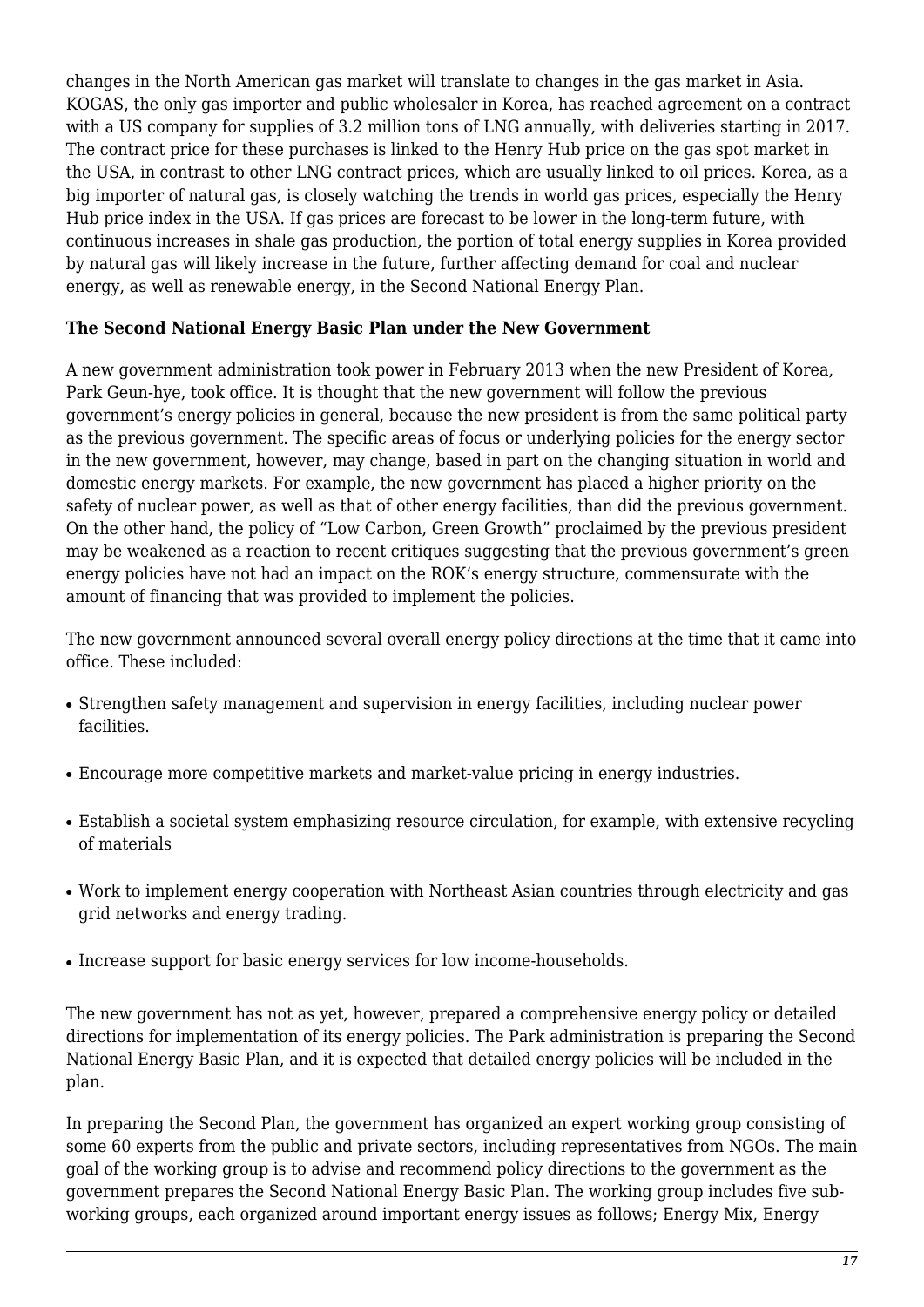## **IV. CONCLUSION**

Korea, relying almost entirely on energy from overseas, is standing at an energy crossroads. Korea finds itself in this situation both due to ongoing debates with regard to its own domestic energy policies and because its energy fortunes are to a large extent embedded in the global energy economy. Further, the future of world energy is at present arguably more uncertain than usual, as a result of the continuing impacts on policies of the Fukushima nuclear disaster in Japan and of the uncertain ultimate impacts on international gas trade of the shale gas revolution in North America, among other energy policy issues. If the proportion of nuclear energy in the ROK's energy mix decreases over time, consumers will likely pay higher electricity tariffs due to the higher energy costs for fossil energy imports that KEPCO would have to pay to meet national electricity needs as a tradeoff for reducing public anxieties regarding nuclear accidents. On the other hand, many consumers may be reluctant to pay higher tariffs, and think that the concerns regarding nuclear accidents are exaggerated. These polarized viewpoints have resulted in conflicts between defenders and opponents to nuclear power that as of this writing are far from resolved.

Natural gas use in the ROK could significantly increase, and the Korea's use of other energy forms such as coal, nuclear energy and renewable energy would be reduced, if the shale gas revolution that has arisen in the USA expands to other nations such as China and Europe, lowering the natural gas prices paid by the ROK. The futures of shale gas as well as other nonconventional energy are, however, still uncertain due to geological barriers—it is unknown, for example, whether gas can be extracted from shale formations on other continents using the same technologies used in North America—technical problems, and environmental issues. Future energy policy directions in Korea are scheduled to be established in part with the upcoming publication of the Second National Energy Basic Plan. At present, there is a likelihood that the proportion of nuclear energy included in the ROK's plans for its future energy mix will decline in the new plan, meaning that shares of fossil fuels such as coal and gas would rise.

Increasing fossil energy consumption in the ROK would create a conflict with the low carbon policies that are now in place. Solutions to this problem include increasing renewable energy use and/or significantly improving energy efficiency. It is not expected, however, that the proportion of renewable energy will rise to more than the target proportion for renewable energy included in the First National Plan, because the renewable target has been regarded as too ambitious by many energy analysts and policymakers.

Energy pricing policies should be core tools for improving energy efficiency. The previous government announced and tried to strengthen policies to support a more market-based energy price system, with the goal of achieving a less energy-intensive economy, but that plan has failed, and energy efficiency has further deteriorated since the plan was put into action in 2009. This indicates how difficult it is for governments to raise energy prices to reasonable levels in Korea. The new government has also announced an intention to undertake strong improvements in energy pricing systems, especially for electricity tariffs, since the public electricity company financial losses are increasing due to the widening gap between tariffs and generation costs. As a result, the, Korean government must take a strong position with regard to tariff hikes in order to improve the energy efficiency of the Korean economy, as well as implementing policies, including tax, regulation, and incentive polices, to actively encourage improvements in efficiency of energy use by industrial, residential, commercial, and other energy consumers in Korea.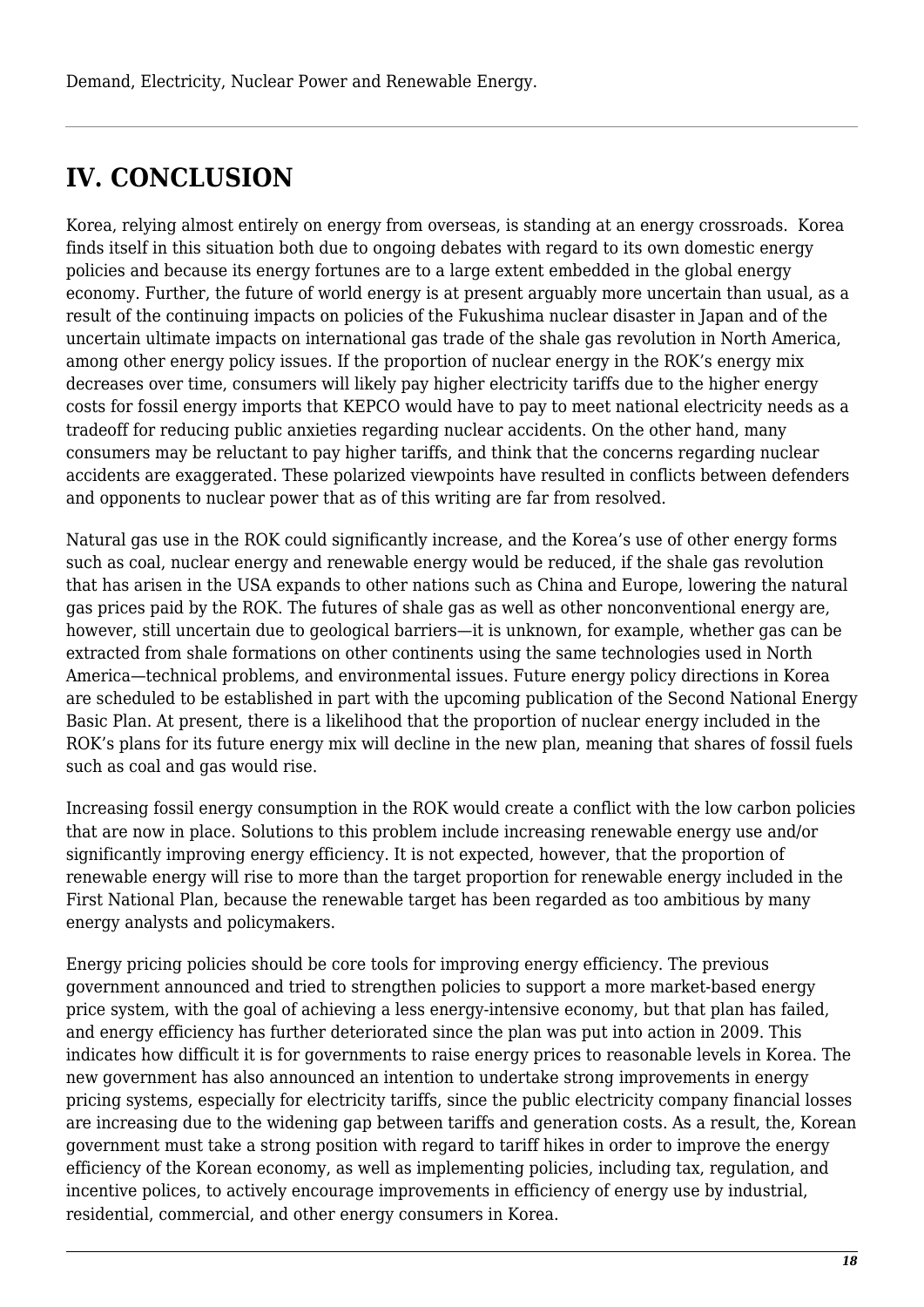## **V. REFERENCES**

Han J. H (Vice minister in Ministry of Industry, Trade and Energy), "Energy policy direction of new government in Korea", Presentation prepared for the Forum of Future Energy and Resources, March, 2013.

Her Ga Young, Problems and challenges in the sixth plan for electricity supply and demand, National Assembly Budget Office of Korea, April. 2013.

Kang In Sang, Jin-Kyu Oh, Hongseok Kim, Korea's low-carbon green growth strategy, working paper No.310, OECD Development Center, 2012.

Kang Y.Y, "Energy mix and policy direction of new government in Korea", Presentation prepared for the seminar of resource engineering study, May, 2013.

KEEI, Yearbook of Energy Statistics, 2013.

KOMEC, Renewable energy statistics 2013, available as [http://www.energy.or.kr/knrec/14/KNREC140310.asp?idx=51&page=1&num=15&Search=&Search](http://www.energy.or.kr/knrec/14/KNREC140310.asp?idx=51&page=1&num=15&Search=&SearchString=#)  $String=\#$ .

Korean government, The first national basic energy plan, August, 2008

Korea Power Exchange, 2012 Yearbook of Electricity statistics, 2013

Margaux CHANAL, "How is 100% Renewable Energy Possible in South Korea by 2020", Global Energy Network Institute (GENI), August 2012

MOTIE, The eleventh plan for long-term supply and demand of natural gas, April, 2013

National information center for law, 2013, "The basic law for green growth", available as [http://www.law.go.kr/lsSc.do?menuId=0&p1=&subMenu=1&nwYn=1&query=%EC%A0%80%ED%8](http://www.law.go.kr/lsSc.do?menuId=0&p1=&subMenu=1&nwYn=1&query=저탄소녹색성장&x=33&y=15#liBgcolor0) [3%84%EC%86%8C%EB%85%B9%EC%83%89%EC%84%B1%EC%9E%A5&x=33&y=15#liBgcolor0.](http://www.law.go.kr/lsSc.do?menuId=0&p1=&subMenu=1&nwYn=1&query=저탄소녹색성장&x=33&y=15#liBgcolor0)

OECD, Regulatory Reform in Korea (Electricity sector), 2000.

## **VI. NAUTILUS INVITES YOUR RESPONSES**

The Nautilus Peace and Security Network invites your responses to this report. Please leave a comment below or send your response to: [nautilus@nautilus.org](mailto: nautilus@nautilus.org). Comments will only be posted if they include the author's name and affiliation.

View this online at: https://nautilus.org/napsnet/napsnet-special-reports/update-on-rok-eergy-sector-and-energy-policies/

Nautilus Institute